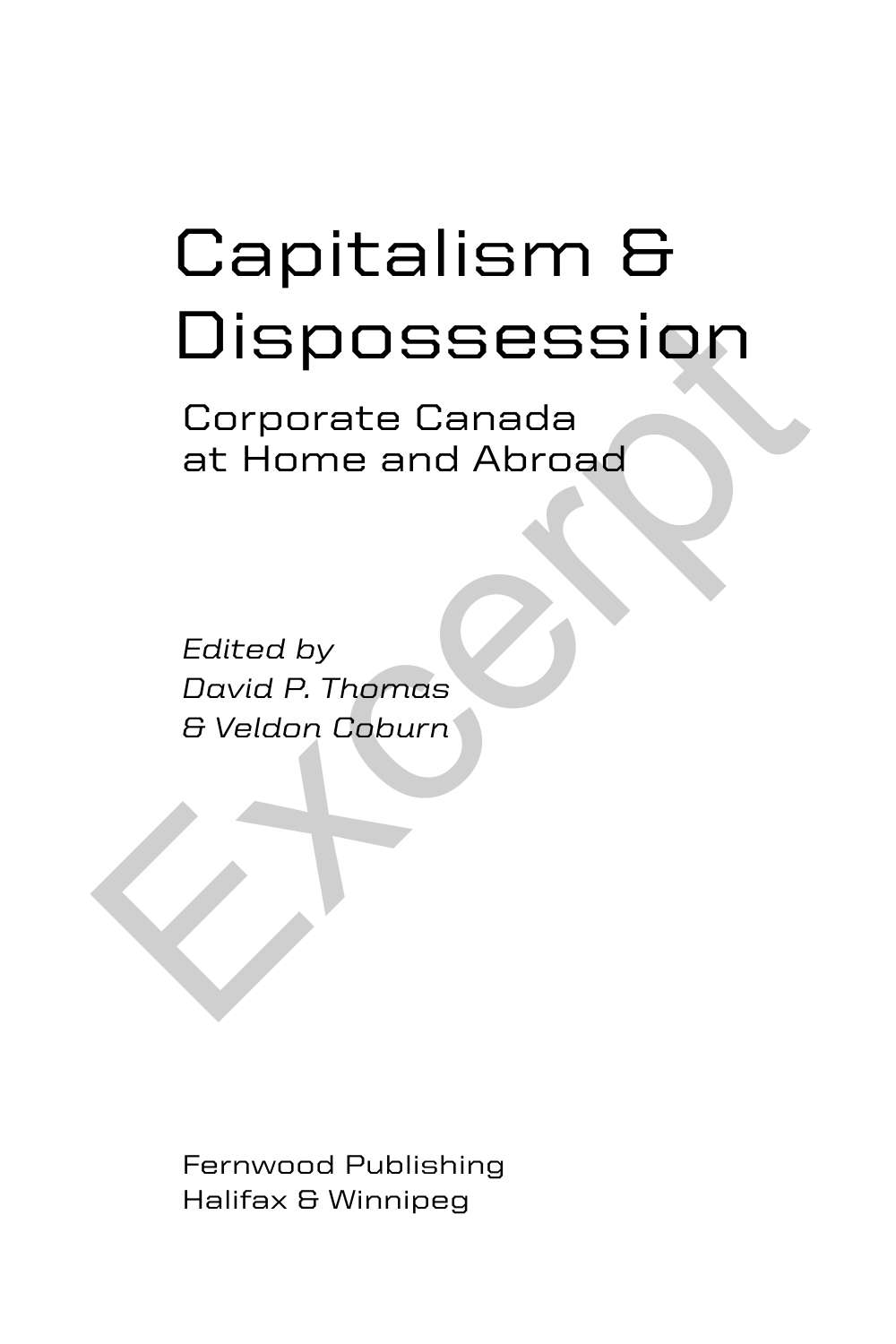Copyright © 2022 David P. Thomas and Veldon Coburn

All rights reserved. No part of this book may be reproduced or transmitted in any form by any means without permission in writing from the publisher, except by a reviewer, who may quote brief passages in a review.

Editing: Jenn Harris Text design: Brenda Conroy Cover design: Evan Marnoch Printed and bound in Canada

Published by Fernwood Publishing 32 Oceanvista Lane, Black Point, Nova Scotia, B0J 1B0 and 748 Broadway Avenue, Winnipeg, Manitoba, R3G 0X3 www.fernwoodpublishing.ca

Fernwood Publishing Company Limited gratefully acknowledges the financial support of the Government of Canada, the Canada Council for the Arts, the Manitoba Department of Culture, Heritage and Tourism under the Manitoba Publishers Marketing Assistance Program and the Province of Manitoba, through the Book Publishing Tax Credit, for our publishing program. We are pleased to work in partnership with the Province of Nova Scotia to develop and promote our creative industries for the benefit of all Nova Scotians. All rights reserved. No part of this book may be reproduced or transmitted<br>in any form by any means without permission in writing from the publisher,<br>except by a reviewer, who may quote brief passages in a review.<br>Editing:

Library and Archives Canada Cataloguing in Publication

Title: Capitalism and dispossession: corporate Canada at home and abroad / edited by David P. Thomas and Veldon Coburn. Names: Thomas, David P., 1974- editor. | Coburn, Veldon, editor. Description: Includes bibliographical references and index. Identifiers: Canadiana (print) 20210353902 | Canadiana (ebook) 20210362979 | ISBN 9781773634784 (softcover) | ISBN 9781773635279 (EPUB) | ISBN 9781773635286 (PDF) Subjects: LCSH: Capitalism—Social aspects—Canada. | LCSH: Capitalism—Social aspects. | LCSH: Corporations—Canada. | LCSH: Corporations.

Classification: LCC HB501 .C22 2022 | DDC 330.12/2—dc23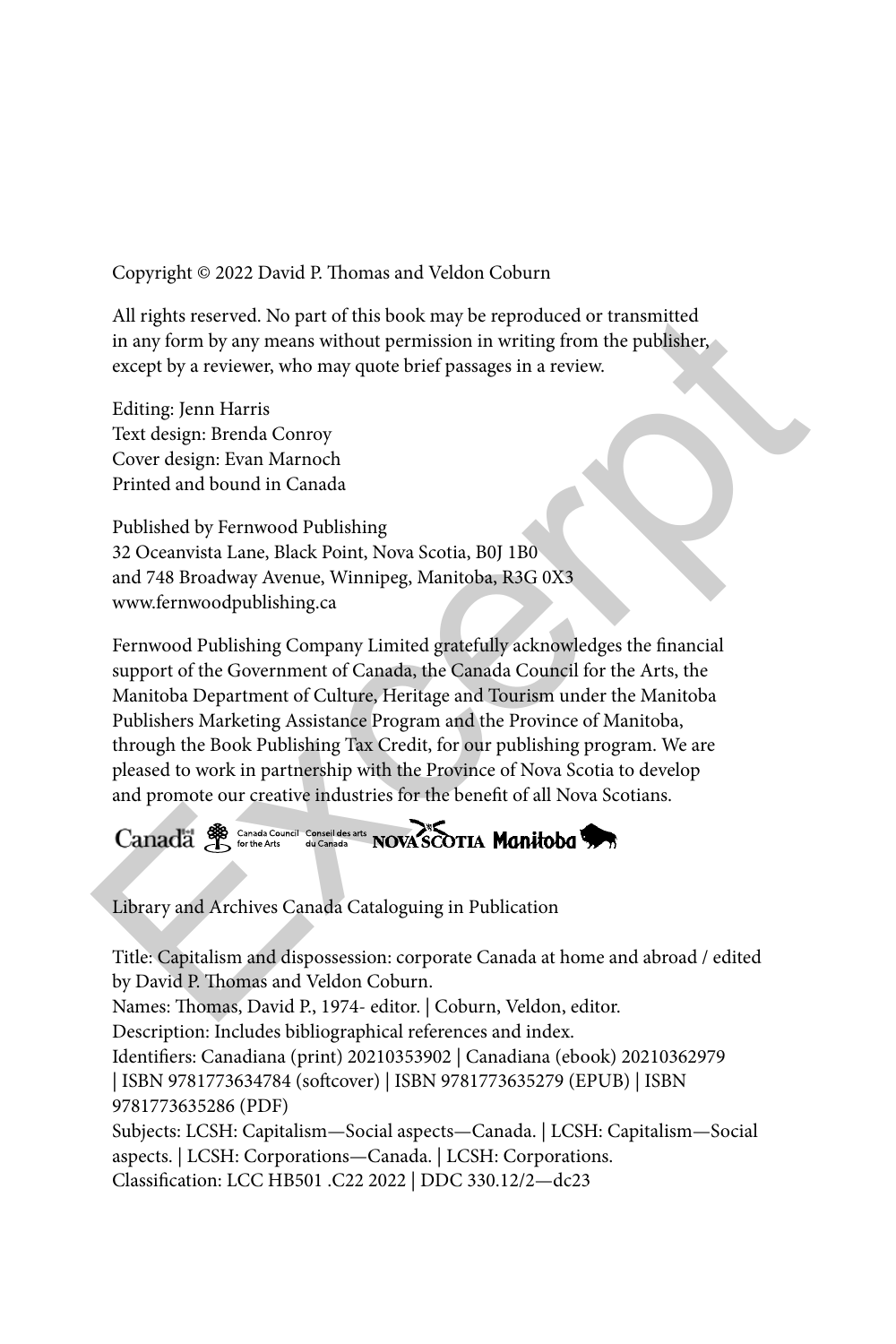## **Contents**

| Corporate Canada, Capitalism, and Dispossession |  |
|-------------------------------------------------|--|
|                                                 |  |
|                                                 |  |
|                                                 |  |
|                                                 |  |
|                                                 |  |
|                                                 |  |

## Part One

## Dispossession at Home / 19

| 1              | Corporate Canada, Capitalism, and Dispossession                       |  |
|----------------|-----------------------------------------------------------------------|--|
|                | Part One                                                              |  |
|                | Dispossession at Home / 19                                            |  |
| $\overline{2}$ | The Gendered Violence of Canadian Extraction                          |  |
|                |                                                                       |  |
|                |                                                                       |  |
|                | The Violent Temporariness of FIFO Mining in Canada27                  |  |
|                |                                                                       |  |
|                |                                                                       |  |
|                |                                                                       |  |
|                |                                                                       |  |
| 3              | Suppression of Indigenous Sovereignty in Canada's                     |  |
|                | "Consent-by-Default" Industry Aedan Alderson 42                       |  |
|                | Land Use Planning and the Dispossession of Indigenous Nations  43     |  |
|                | Dispossession by Design: Miseducation and Planning46                  |  |
|                |                                                                       |  |
|                |                                                                       |  |
|                | Endogenous Planning: Planning By, With, and For Indigenous Nations.54 |  |
|                | Urban Planning and the Colonial Politics of (Mis)Recognition55        |  |
|                |                                                                       |  |
|                | National (In)Security and Indigenous Sovereignty:                     |  |
|                |                                                                       |  |
|                |                                                                       |  |
|                |                                                                       |  |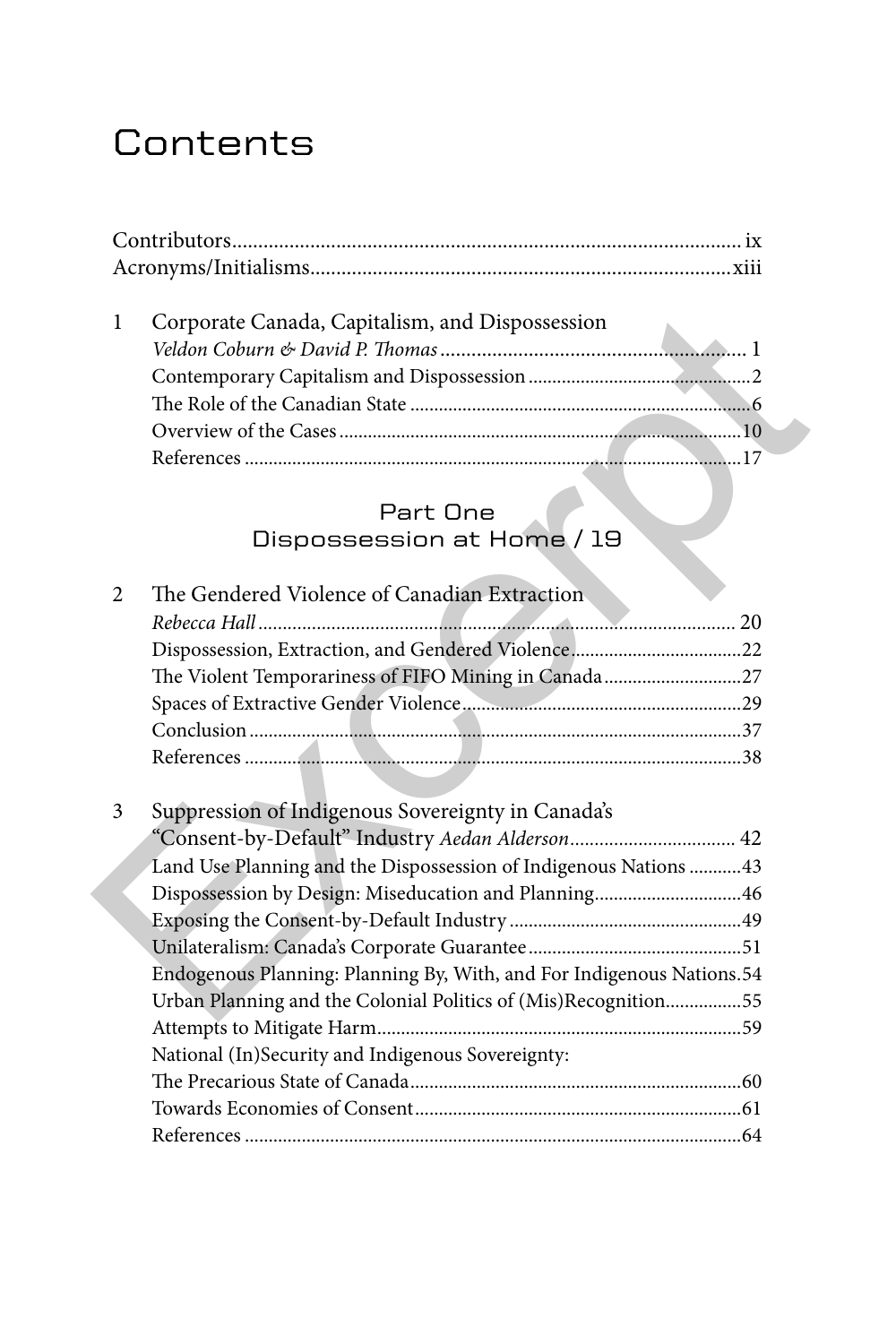| 4 |   | The Fourth World Is Emerging: A Zombie Mine Resurrection and<br>the Refusal of the Tsilhqot'in Dawn Hoogeveen & Russell Myers Ross 67 |
|---|---|---------------------------------------------------------------------------------------------------------------------------------------|
|   |   |                                                                                                                                       |
|   |   |                                                                                                                                       |
|   |   |                                                                                                                                       |
|   |   |                                                                                                                                       |
|   |   |                                                                                                                                       |
|   |   |                                                                                                                                       |
|   |   |                                                                                                                                       |
|   |   |                                                                                                                                       |
|   |   |                                                                                                                                       |
|   |   |                                                                                                                                       |
|   |   |                                                                                                                                       |
|   | 5 | On the Shubenacadie River: The Grassroots Grandmothers                                                                                |
|   |   |                                                                                                                                       |
|   |   | The White Possessive: A Settler-Colonial Framework for                                                                                |
|   |   |                                                                                                                                       |
|   |   | Sites of Struggle, Resistance, and Resurgence                                                                                         |
|   |   |                                                                                                                                       |
|   |   | Stop Alton Gas: Grassroots Movements for Environmental Justice                                                                        |
|   |   |                                                                                                                                       |
|   |   |                                                                                                                                       |
|   |   | The Grassroots Grandmothers: An Indigenous Feminist Politics                                                                          |
|   |   |                                                                                                                                       |
|   |   |                                                                                                                                       |
|   |   |                                                                                                                                       |
|   | 6 | Grassy Narrows and Corporate Dispossession of                                                                                         |
|   |   |                                                                                                                                       |
|   |   | Violence, Colonialism and the Accumulation of Capital 108                                                                             |
|   |   | "Hewers of Wood and Drawers of Water": The Scramble                                                                                   |
|   |   |                                                                                                                                       |
|   |   | Accumulation by Contamination: Dispossessing                                                                                          |
|   |   |                                                                                                                                       |
|   |   |                                                                                                                                       |
|   |   |                                                                                                                                       |
|   |   |                                                                                                                                       |
|   |   |                                                                                                                                       |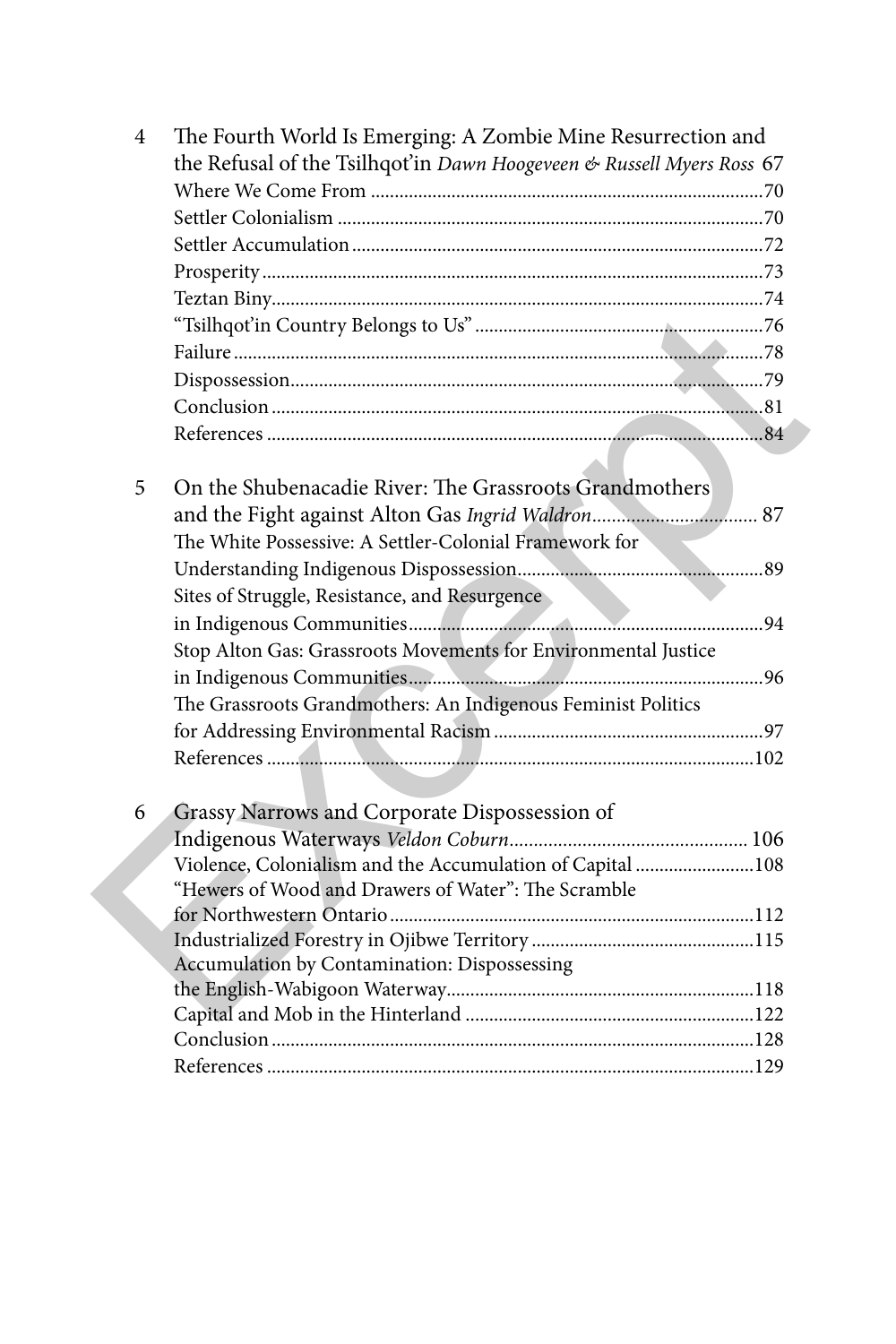## Part Two Dispossession Abroad / 133

| 7 | Barrick Gold, the University of Toronto, and the Corporate      |  |
|---|-----------------------------------------------------------------|--|
|   | Capture of the Canadian Government Sakura Saunders  134         |  |
|   | SCFAIT Report Acknowledges Corporate Impunity135                |  |
|   | National Roundtables Lead to Consensus Recommendations 136      |  |
|   |                                                                 |  |
|   |                                                                 |  |
|   |                                                                 |  |
|   |                                                                 |  |
|   |                                                                 |  |
|   |                                                                 |  |
|   |                                                                 |  |
|   |                                                                 |  |
|   |                                                                 |  |
|   |                                                                 |  |
|   |                                                                 |  |
| 8 | Qualifying as Canadian: Economic Diplomacy, Mining,             |  |
|   | and Racism at the Escobal Mine in Guatemala                     |  |
|   | Caren Weisbart, Jennifer Moore & Charlotte Connolly 162         |  |
|   |                                                                 |  |
|   |                                                                 |  |
|   | Guatemala's Counter-Insurgent Military Complex                  |  |
|   |                                                                 |  |
|   | Embassy Interventions to Ensure                                 |  |
|   |                                                                 |  |
|   | One Side to Every Story? Paternalistic Dimensions of            |  |
|   |                                                                 |  |
|   | Business "Above the Board" and the Escobal Operating Licence175 |  |
|   |                                                                 |  |
|   |                                                                 |  |
|   |                                                                 |  |
|   |                                                                 |  |
|   |                                                                 |  |
| 9 | "It Has Not Been Like a Dream": Challenging the Story           |  |
|   |                                                                 |  |
|   |                                                                 |  |
|   | Discomforting the Comforting Colonial                           |  |
|   |                                                                 |  |
|   |                                                                 |  |
|   |                                                                 |  |
|   |                                                                 |  |
|   |                                                                 |  |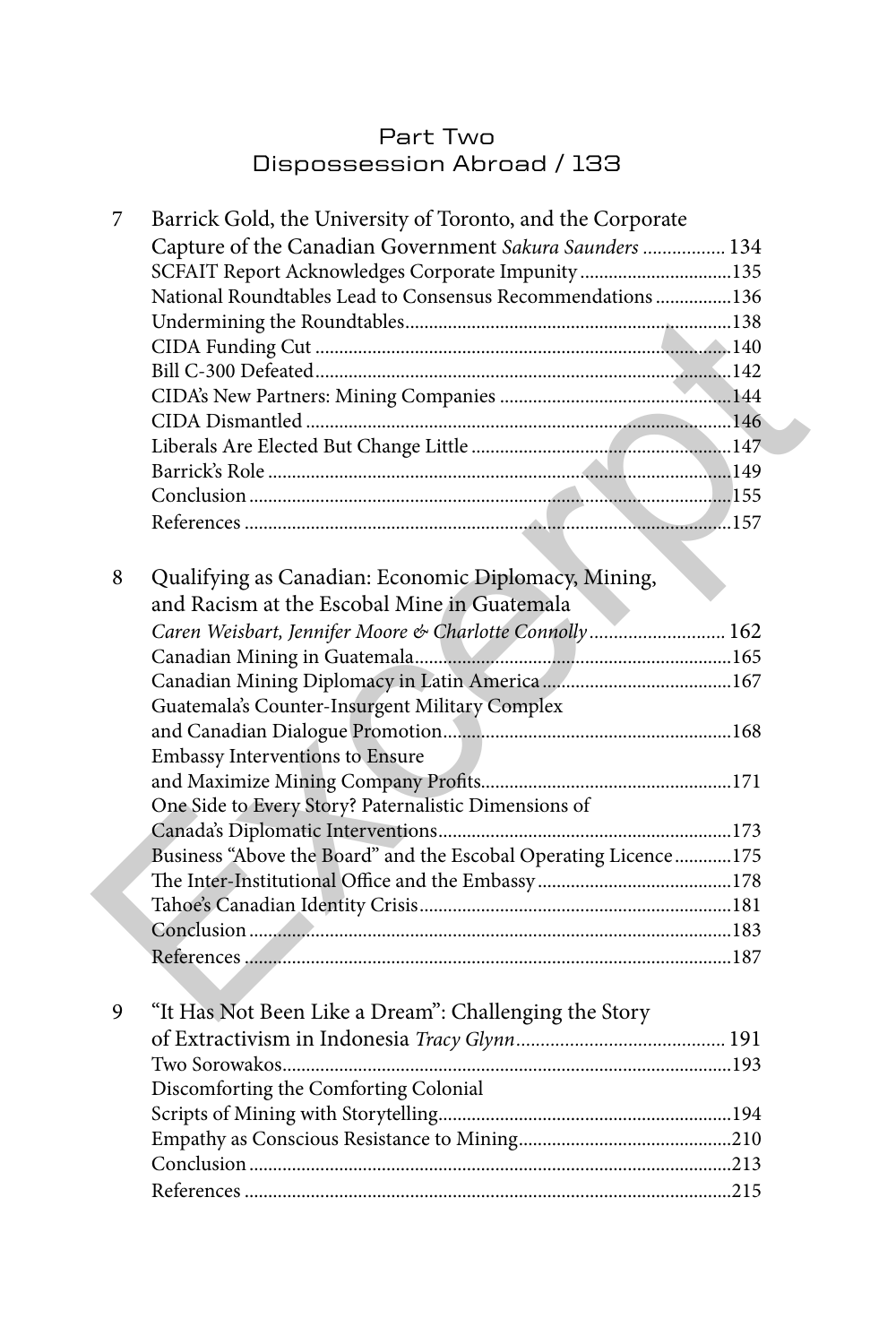| 10 | Canadian Mining in Burkina Faso: Artisanal and Small-Scale    |  |
|----|---------------------------------------------------------------|--|
|    | Mining Delegitimation as Structural Displacement              |  |
|    |                                                               |  |
|    |                                                               |  |
|    | Home State Dynamics and Delegitimation Norms227               |  |
|    |                                                               |  |
|    |                                                               |  |
| 11 | Canadian Banks in Latin America and the Caribbean             |  |
|    |                                                               |  |
|    | The Canadian State and Canadian Capital in Latin America 238  |  |
|    | Canadian Banks and Expansion into Latin America               |  |
|    |                                                               |  |
|    | The Case of Scotiabank in Latin America and the Caribbean 247 |  |
|    |                                                               |  |
|    |                                                               |  |
|    |                                                               |  |
| 12 | Conclusion                                                    |  |
|    |                                                               |  |
|    |                                                               |  |
|    |                                                               |  |
|    | Index                                                         |  |
|    |                                                               |  |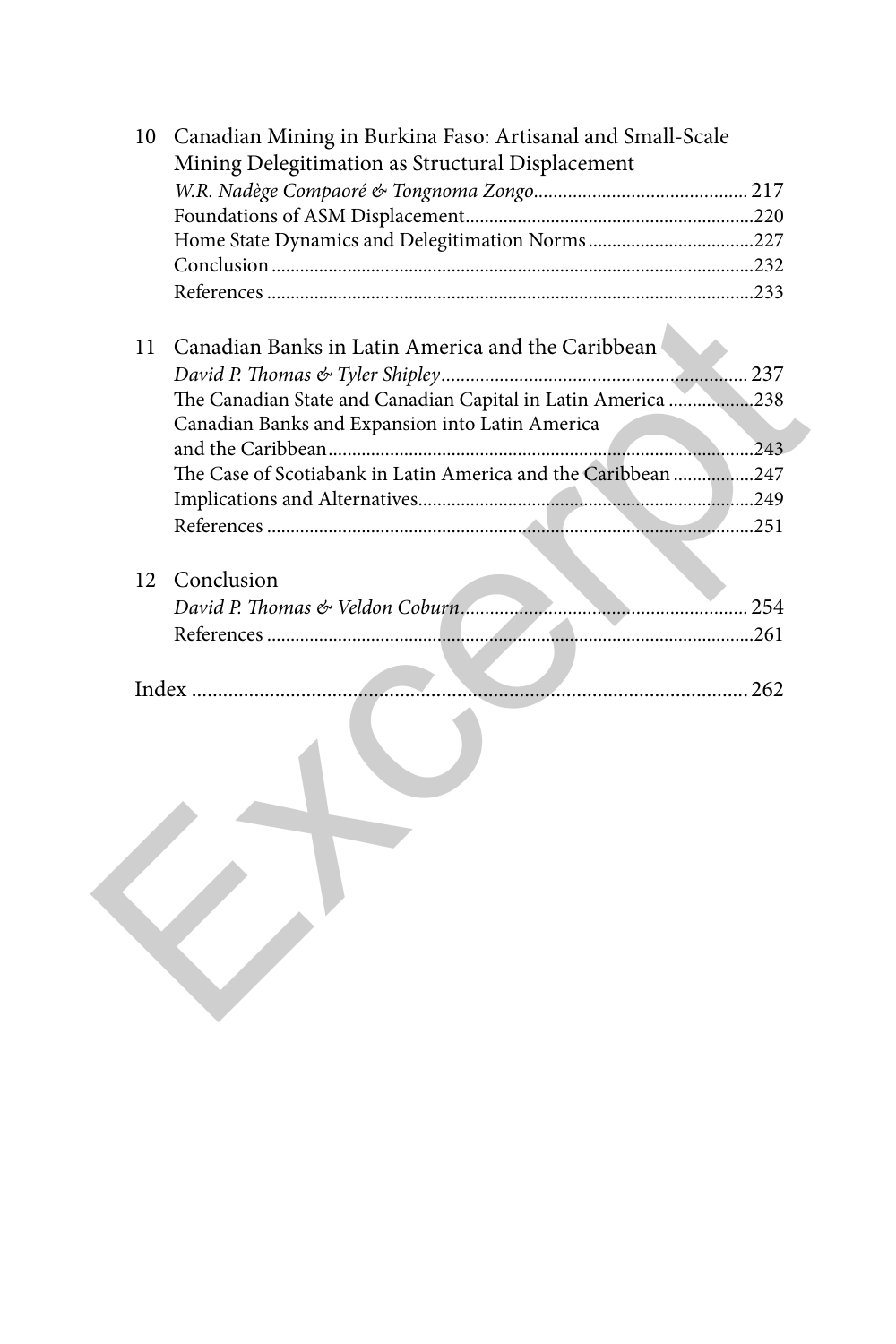# Contributors

## Editors

**David P. Thomas** is an associate professor in the Department of Politics and International Relations at Mount Allison University. His core area of research and teaching is focused on the role of Canadian actors corporations, ngos, the Canadian state — in the Global South. Dave is the author of *Bombardier Abroad: Patterns of Dispossession* (Fernwood, 2018).

**Veldon Coburn** is an assistant professor at the University of Ottawa's Institute of Indigenous Research and Studies. Veldon is Anishinaabe, a member of the Algonquins of Pikwàkanagàn. Veldon's primary research focus is on Indigenous politics and policy in Canada with particular emphasis on political and economic theory.

## Authors

**Aedan Alderson (**PhD) is an L'nuk (Mi'kmaq) and Irish scholar, serving as a sshrc postdoctoral fellow at University College Dublin, where he is undertaking research on Irish-Indigenous relations. Aedan currently teaches Indigenous studies, research methodologies, and Afro-Indigenous futurism at various universities across Canada, while also working as an educator in the Borderless Higher Education for Refugees Program in Kenya (via York University). of research and teaching is focused on the role of Canadian actors —<br>corporations, NGOs, the Canadian state — in the Global South. Dave is<br>the author of *Bombardier Abroad: Patterns of Dispossession* (Fernwood,<br>2018).<br>Vel

**Nadège Compaoré** is an assistant professor of international relations at the University of Toronto. Prior to this, she was a Provost postdoctoral fellow in the Department of Political Science at the University of Toronto, a postdoctoral fellow at the Balsillie School of International Affairs at the University of Waterloo, a research analyst at the Canadian Institute for Advanced Research and a sshrc postdoctoral fellow in the Department of Social Science at York University. Her work is informed by a critical approach to international relations and lies at the intersection of natural resource governance and global environmental politics, with an empirical focus on African dynamics within the international system.

**Charlotte Connolly** is a research assistant with the Justice and Corporate Accountability Project, a transnational and community-based legal clinic that assists in holding states and corporations to account by offering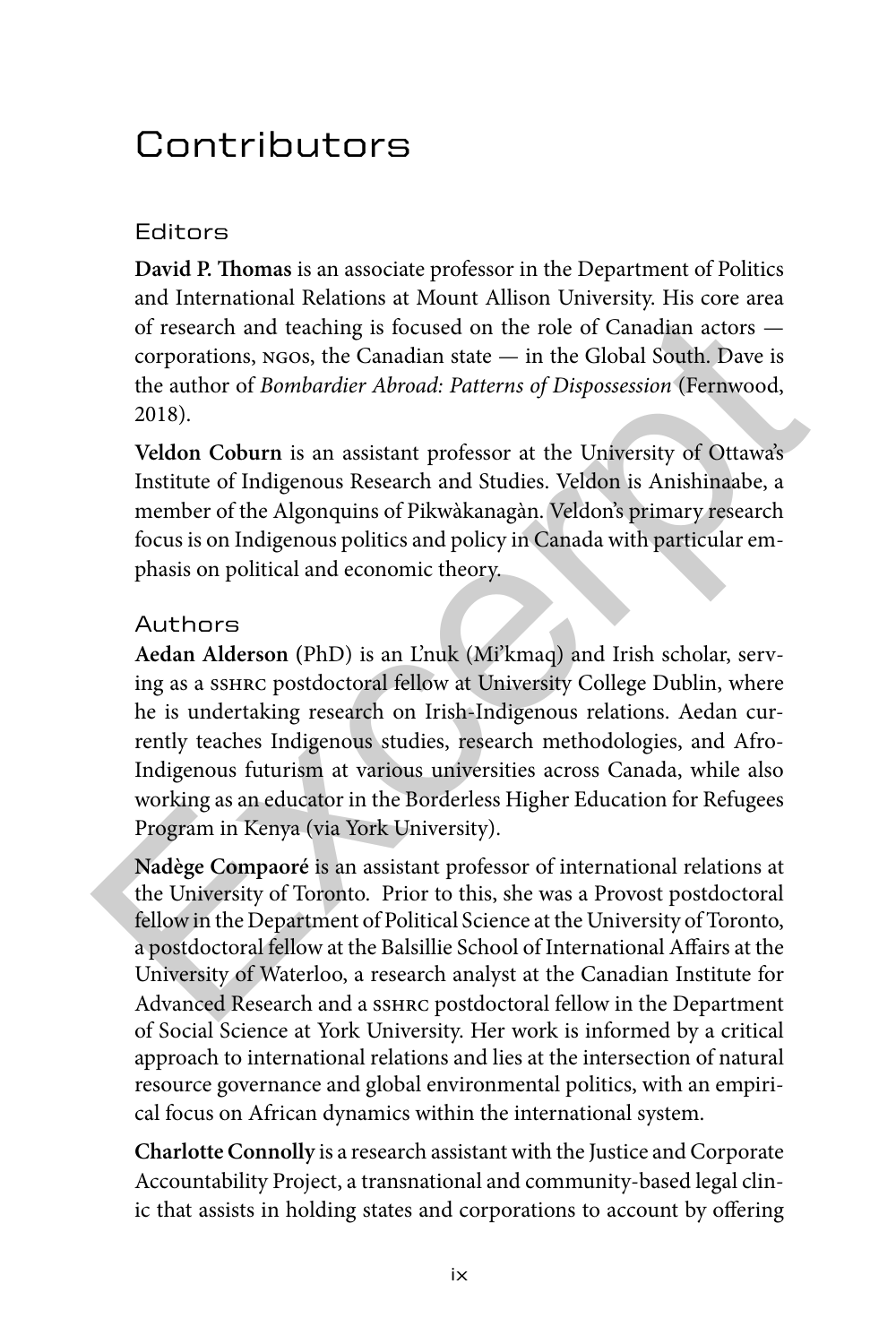legal knowledge to communities that are negatively affected by research extraction. She holds a master of arts in natural resources and environmental studies from the University of Northern British Columbia and is completing a juris doctor at the Schulich School of Law, Dalhousie University.

**Tracy Glynn** teaches courses on global issues and social movements at the University of New Brunswick and St. Thomas University. She is a founding editor of the NB Media Co-op and does solidarity work with communities affected by resource extraction in Indonesia, Guatemala, Colombia and on Turtle Island. Tracy did her PhD fieldwork in Indonesia on the mining project she addresses in this book and women's resistance to this project.

**Rebecca Hall** (PhD, York University) is an assistant professor in the Department of Global Studies at Queen's University. Her scholarly publications have examined multiple sites of contemporary de/colonizing struggle in Canada, including resource extraction, property relations, caring labours, and interpersonal violence. Her current book project, *Diamonds Are Forever*, examines the impact of the northern diamond mining industry on Indigenous women.

**Dawn Hoogeveen** (PhD) is a researcher and writer who lives on unceded Musqueam, Squamish and Tsleil-waututh territory in Vancouver with her partner and two kids. She was part of a team that established Dasiqox Nexwagwezan as an Indigenous protected area. Dawn is active in work on Indigenous health and wellness, gender and impact assessment, and cumulative environmental impacts. Her PhD work that contributed to the chapter in this book was a theoretically informed account of what accumulation by dispossession means in the context of a rejected copper-gold mine proposal in Tsilhqot'in territory. the University of New Brunswick and St. Thomas University. She is a founding editor of the NB Media Co-op and does solidarity work with communities affected by resource extraction in Indonesia, Guatemala, Colombia and on T

**Jennifer Moore** is a writer, researcher, and organizer with a critical interest in Canadian foreign policy in Latin America, particularly in the mining sector. For over a decade, she has reported on the impacts of Canadian mining in Latin America and collaborated with communities, organizations and networks fighting to protect their land, water and wellbeing from mining in the region. She previously coordinated the Latin America Program at MiningWatch Canada and is an associate fellow at the Institute for Policy Studies in Washington, D.C., where she contributes to their Mining and Trade project.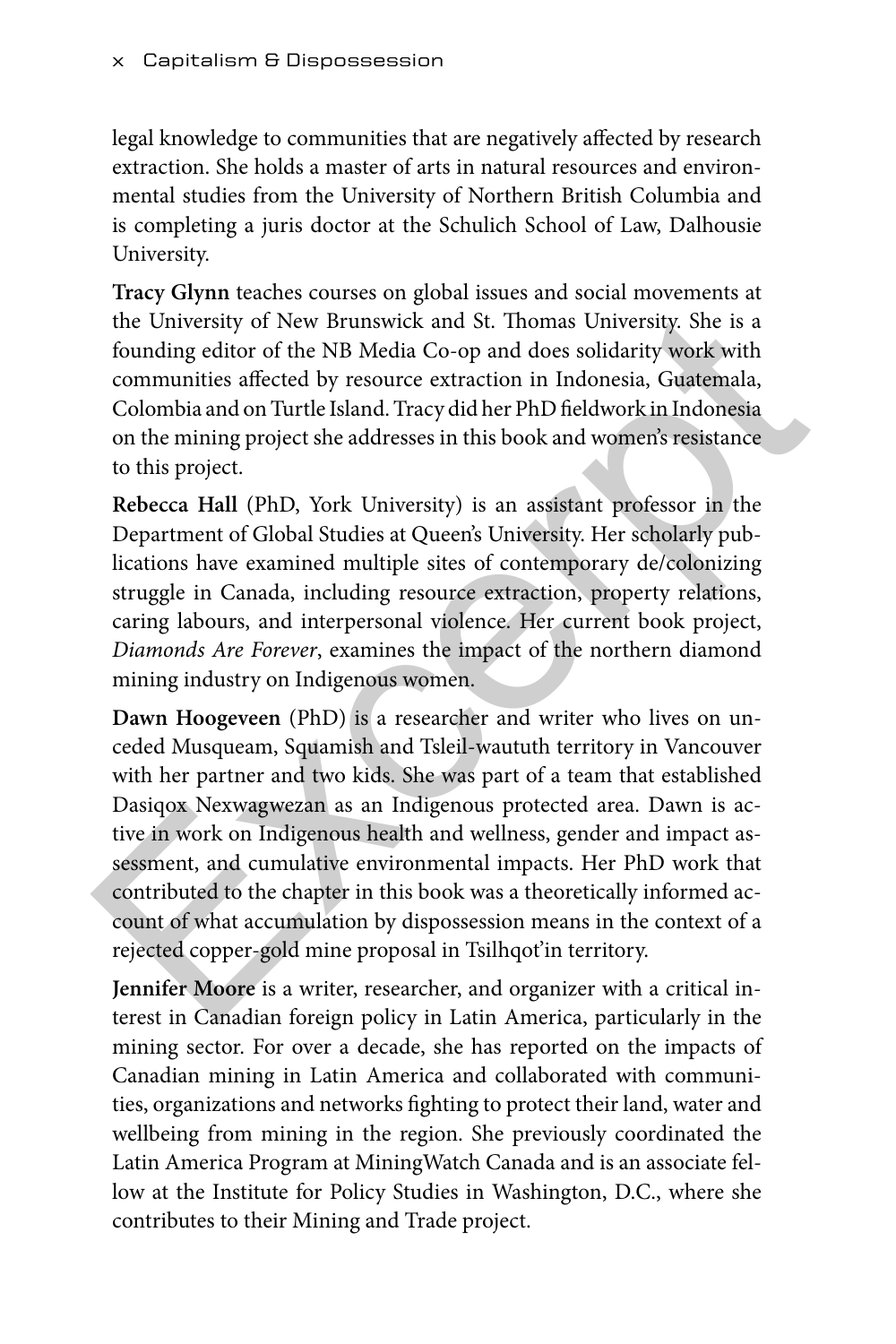**Russell Myers Ross** (MA) is Indigenous to the Tsilhqot'in Nation and from the community of Yunesit'in. He has a masters of Indigenous governance from the University of Victoria (2010). Russell has since completed an eight-year term as an elected Chief of Yunesit'in Government from 2012–20. In two terms, he was influential to the creation of Dasiqox Nexwagwezan. In his role as a leader, he experienced the New Prosperity proposal that triggered the second Canadian environmental assessment (2013), along with the work leading to the Supreme Court of Canada (2014), the exoneration of the Tsilhqot'in war leaders (2014 and 2018) and subsequent negotiations, the Nenqay Deni Accord (2015) and Nilt'I Pathways Agreement (2019), with the provincial and federal governments, respectively.

**Sakura Saunders** is a co-founder of the Mining Injustice Solidarity Network and a founding organizer with Protest Barrick, a global campaign against Barrick Gold. She has been working with communities impacted by mining for over a decade.

**Tyler Shipley** is a professor of society, culture and commerce in the Department of Liberal Studies at Humber College Institute of Technology and Advanced Learning. In 2020 he published a book with Fernwood entitled *Canada in the World: Settler Capitalism and the Colonial Imagination*.

**Ingrid Waldron** is a professor and hope Chair in Peace and Health in the Global Peace and Social Justice Program in the Department of History, Faculty of Humanities at McMaster University. Her research, teaching, and community advocacy work focus on the social, political, and health effects of environmental racism and climate change inequities, mental illness, COVID-19 and other health disparities in Black, Indigenous, immigrant, and refugee communities in Canada. She is the author of *There's Something in the Water: Environmental Racism in Indigenous and Black Communities* (Fernwood), which was turned into a 2020 Netflix documentary of the same name and was co-produced by Waldron, actor Elliot Page, Ian Daniel, and Julia Sanderson, and directed by Page and Daniel. proposal that triggered the second Canadian environmental assessment (2013), along with the work leading to the Supreme Court of Canada (2014), the exoneration of the Tsilhqot'in war leaders (2014 and 2018) and subsequent

**Caren Weisbart** is a PhD candidate in environmental studies at York University and a research associate at the Centre for Research on Latin America and the Caribbean (CERLAC). Her research focuses on the statecorporate nexus as it relates to the Canadian state's support of the min-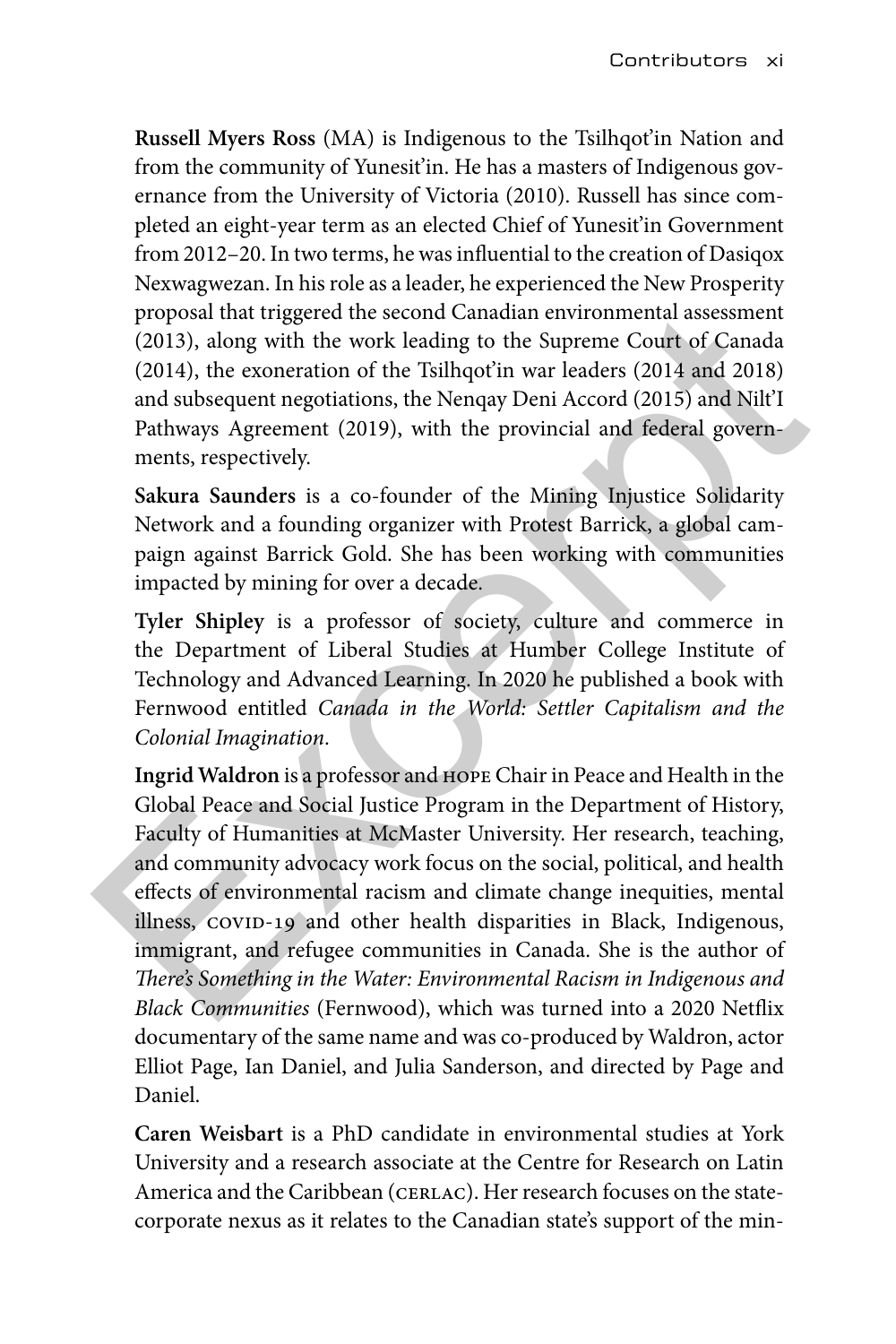ing industry. For over fifteen years, she has been an active member of the Maritimes-Guatemala Breaking the Silence Network (BTS), serving on the coordinating committee, and has been involved in Guatemalan and transnational efforts to fight against the harmful impacts of Canadian mining. She currently organizes with the Mining Injustice Solidarity Network (misn).

**Tongnoma Zongo** is a geographer with a joint PhD from the University of Paris Sorbonne Pantheon (France) and the University Joseph Ki Zerbo (Burkina Faso), with expertise in the political geography of mineral resources. His research focuses on gold and territorial dynamics in Burkina Faso. In December 2014, Zongo became a research associate at the National Centre for Scientific and Technological Research and is also a research associate at the Institute des sciences des sociétés (inss), both in Burkina Faso. Tongnoma Zongo is a geographer with a joint PhD from the University<br>of Paris Sorbonne Pantheon (France) and the University Joseph Ki<br>Zerbo (Burkina Faso, with expertise in the political geography of min-<br>eral resources. Hi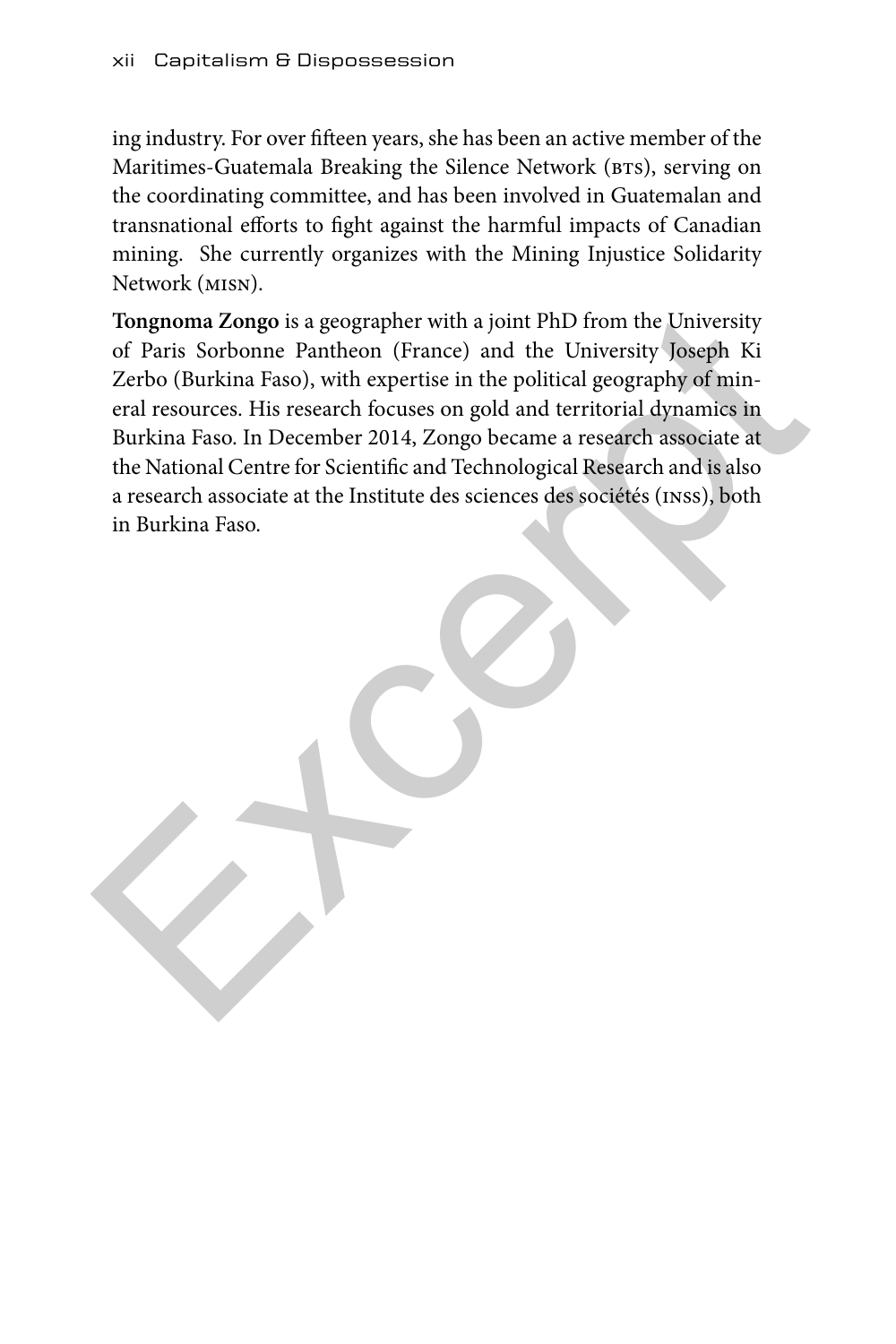# Acronyms/Initialisms

| ASM            | artisanal and small-scale mining                       |
|----------------|--------------------------------------------------------|
| <b>BIT</b>     | bilateral investment treaty                            |
| <b>CALAS</b>   | Centre for Legal, Environmental and Social Action      |
| CANCHAM        | Canadian Guatemalan Chamber of Commerce                |
| CCIC           | Canadian Council for International Cooperation         |
| <b>CEO</b>     | chief executive officer                                |
| <b>CIBC</b>    | Canadian Imperial Bank of Commerce                     |
| <b>CICIG</b>   | International Commission against Impunity in Guatemala |
| <b>CIDA</b>    | Canadian International Development Agency              |
| <b>CIP</b>     | Canadian Institute for Planners                        |
| <b>CIRDI</b>   | Canadian International Resource and Development        |
|                | Institute                                              |
| <b>CORE</b>    | Canadian Ombudsperson for Responsible Enterprise       |
| <b>CSR</b>     | corporate social responsibility                        |
| <b>DFAIT</b>   | Department of Foreign Affairs & International Trade    |
| <b>DIDO</b>    | drive-in/drive-out                                     |
| <b>DRC</b>     | Democratic Republic of the Congo                       |
| EA             | environmental assessment                               |
| <b>FIFO</b>    | fly-in/fly-out-                                        |
| <b>GIS</b>     | geographic information system                          |
| <b>IAMGOLD</b> | International African Mining Gold Corporation          |
| <b>ICMC</b>    | International Cyanide Management Code                  |
| <b>ICSID</b>   | World Bank's International Centre for Settlement of    |
|                | <b>Investment Disputes</b>                             |
| <b>IFC</b>     | <b>International Finance Corporation</b>               |
| IMF            | <b>International Monetary Fund</b>                     |
| <b>JCAP</b>    | Justice and Corporate Accountability Project           |
| <b>KMKNO</b>   | Mi'kmaq Rights Initiative                              |
| LSM            | large-scale mining                                     |
| MID            | mining-induced displacement                            |
| MIGA           | Multilateral Investment Guarantee Agency               |
| NGO            | non-governmental organization                          |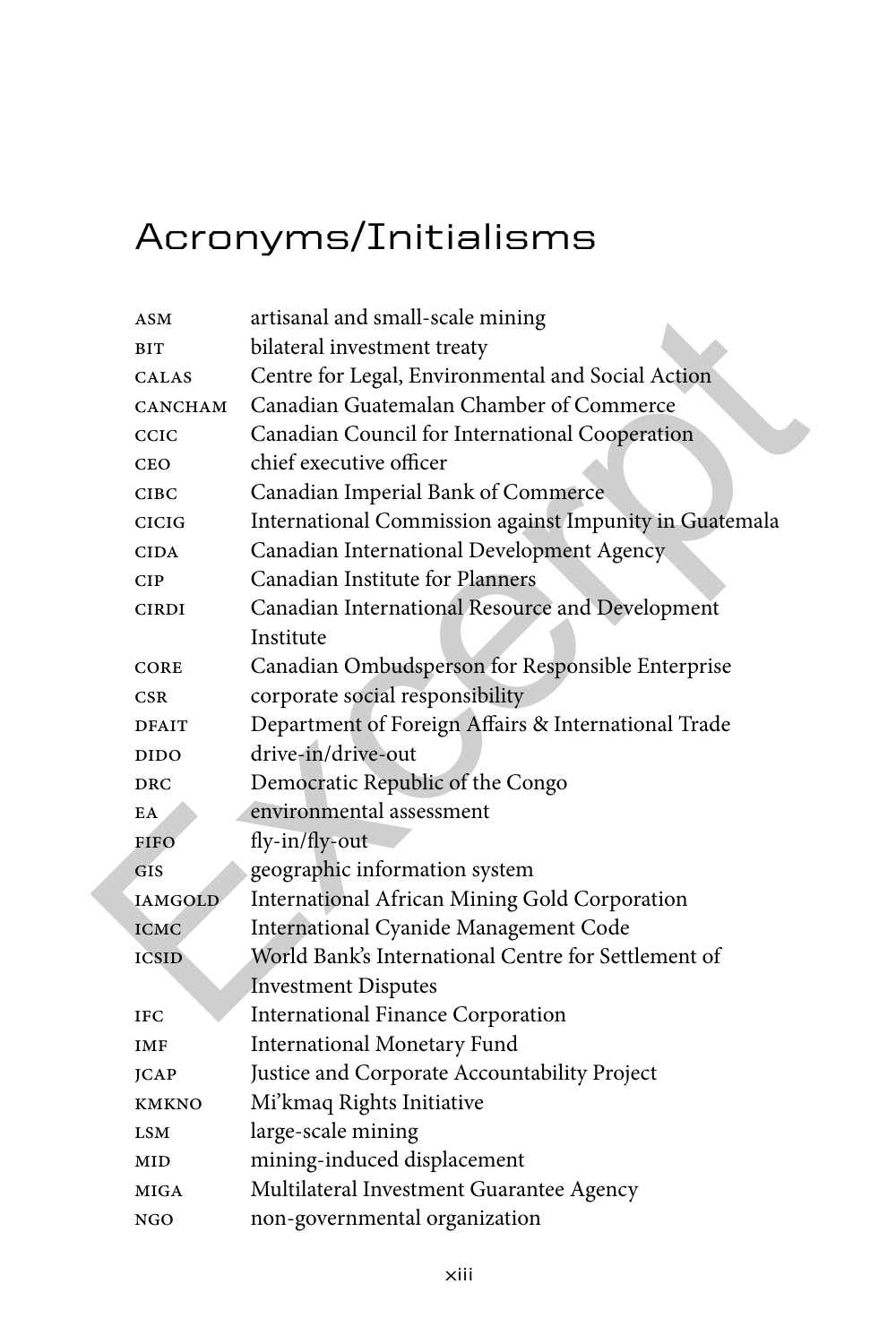| NWT           | Northwest Territories                                   |
|---------------|---------------------------------------------------------|
| <b>OAS</b>    | Organization of American States                         |
| ODA           | official development assistance                         |
| OHCHR         | Office of the United Nations High Commissioner for      |
|               | Human Rights                                            |
| OPPI          | Ontario Professional Planners Institute                 |
| <b>PDAC</b>   | Prospectors & Developers Association of Canada          |
| RAID          | Rights and Accountability in Development                |
| SAMAO         | Semaine des activités minières de l'Afrique de l'Ouest  |
|               | (Burkina Faso's West African Mining Week)               |
| <b>SCC</b>    | Supreme Court of Canada                                 |
| <b>SCFAIT</b> | Standing Committee on Foreign Affairs and International |
|               | Trade                                                   |
| <b>TCS</b>    | Trade Commissioner Service                              |
| TML           | Taseko Mines Ltd.                                       |
| U of T        | University of Toronto                                   |
| <b>UNHRC</b>  | UN Human Rights Commission                              |
| <b>UNICEF</b> | United Nations Children's Fund                          |
| WB            | World Bank                                              |
|               |                                                         |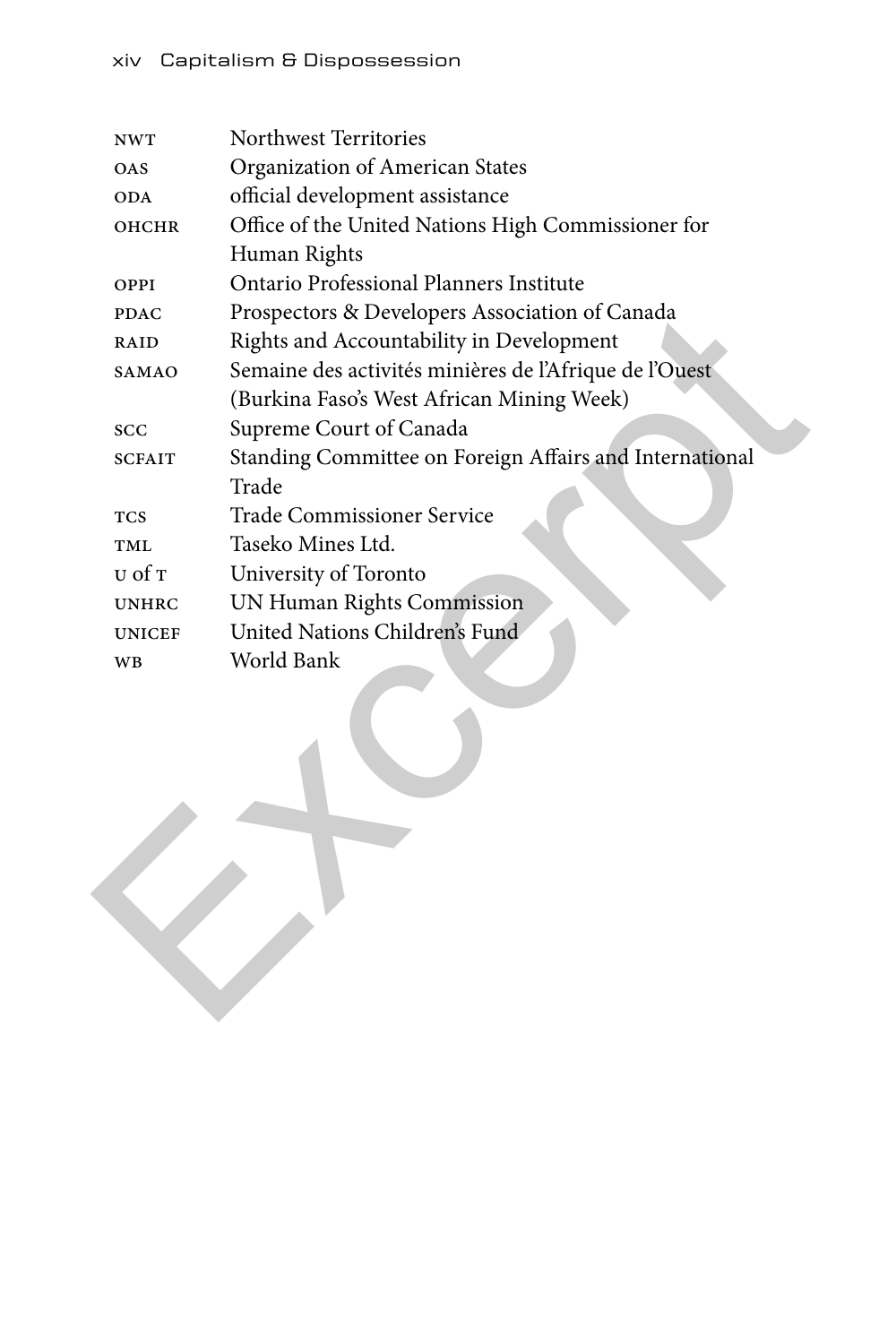## Corporate Canada, Capitalism, and Dispossession

#### *Veldon Coburn & David P. Thomas*

Early in 2020, the Supreme Court of Canada ruled that a Canadian cor-<br>poration — Nevsun Resources Ltd. — could be sued in a Canadian  $\mathbf{\Sigma}$ poration — Nevsun Resources Ltd. — could be sued in a Canadian court for its alleged abuses at a mining project in the country of Eritrea. In one of the world's most authoritarian and repressive states, mine workers alleged that they were "forced to provide labor in harsh and dangerous conditions for years" (Bader 2020). Eritrea runs a "national service" program that a United Nations Commission of Inquiry labelled "enslavement." Also in early 2020, six Indigenous land defenders were arrested in northern British Columbia for trying to block the construction of the Coastal GasLink pipeline (Cecco 2020). The land defenders were acting in support of the Wet'suwet'en hereditary chiefs, who are opposed to the construction of a massive pipeline through their territory. **Disposession**<br>
Veldon Coburn & David P. Thomas<br>
Veldon Coburn & David P. Thomas<br>
Tarly in 2020, the Supreme Court of Canada ruled that a Canadian cor-<br>
proration — Nevsun Resources Ltd. — could be sued in a Canadian<br>
cour

While these two cases are very different, they are both symptoms of a broader problem with contemporary capitalism and with the activities of Canadian corporations acting both at home and abroad. This book makes a rare attempt to critically examine the activities of Canadian corporations domestically and internationally and, more importantly, to draw connections between processes of corporate accumulation in both realms. Rather than treating them as fundamentally different, we suggest that both exist within a global capitalist market that is creating dispossession for many. Canadian corporations, with the direct and indirect assistance of the Canadian state, are profiting from these acts of dispossession across jurisdictions. Moreover, we argue that the problems associated with Canadian corporations around the world are not due to a few bad corporations acting poorly but, rather, an economic system that prioritizes the accumulation of profit over the well-being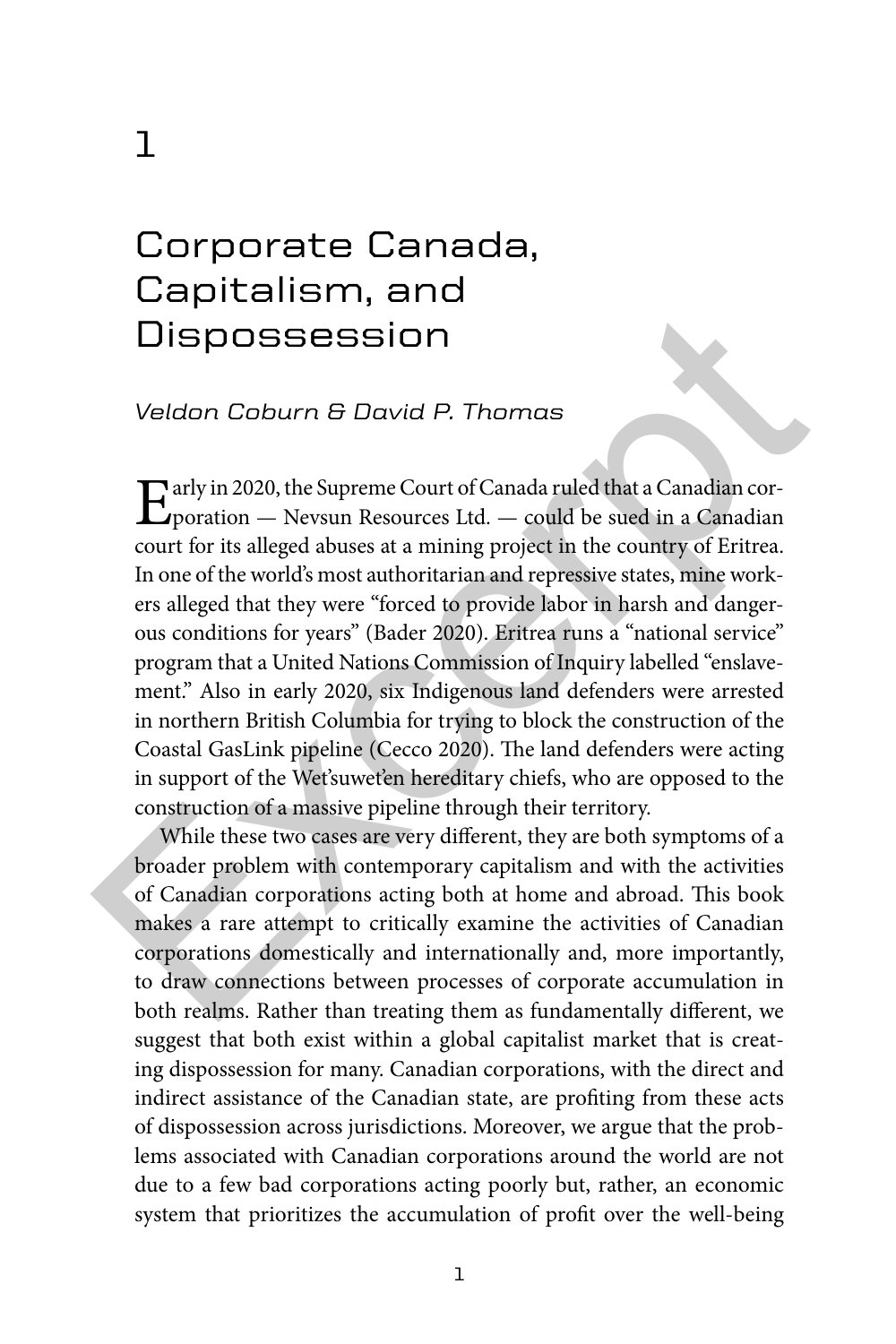of people and the planet. The abuses committed by Canadian corporations abroad are normally analyzed and discussed in isolation from that which takes place within the borders of the Canadian state. We aim to demonstrate that there are important connections between the two and that we can deepen our understanding of global capitalism by making these connections.

This project seeks to contribute to the growing body of literature that critically analyzes the role of Canadian corporations and their destructive paths toward capital accumulation. For example, many scholars and activists have written extensively on the activities of Canadian mining companies abroad and the dispossession that often follows in their wake.<sup>1</sup> Scholars such as Todd Gordon (2010) have placed this dispossession within a broader context of global capitalism, while others such as Paula Butler (2015) have used critical race theory to investigate the colonial nature of Canadian corporate plunder internationally. Still other texts have effectively deconstructed the myth that Canadian actors abroad are benevolent, generous, and helpful (Shipley 2020; Engler 2009). Scholars have also done extensive work documenting and critiquing the many cases of corporate abuse within Canada. However, with few exceptions, most of this work has separated the two jurisdictions — domestic and international. Instead, this book collects cases from both within Canada and abroad, and it asks important questions about the connections between them. Our work is thus grounded in an understanding of Canada as a settler-colonial state, which has implications for how the Canadian state and Canadian corporations engage in processes of accumulation within and beyond these colonial borders. This project seeks to contribute to the growing body of literature that<br>critically analyzes the role of Canadian corporations and their destruc-<br>tive paths toward capital accumulation. For example, many scholars and<br>activi

## Contemporary Capitalism and Dispossession

It is tempting to believe that the global economic order of things has reached the end of history, that capitalism triumphed in the closing decades of the twentieth century, and that we are living a kinder, gentler mode of wealth generation. According to this narrative, quite apart from the extensive inequalities and inequities that ensue from capitalism, the world has long since left an economic state of nature and capitalism has taken humankind into civil society. We are a long way, in other words, from that nebulous and fabled time where land and labour were liberated from feudal autocracy, and now workers freely mingle in contract with the owners of capital. According to this story, the state moderates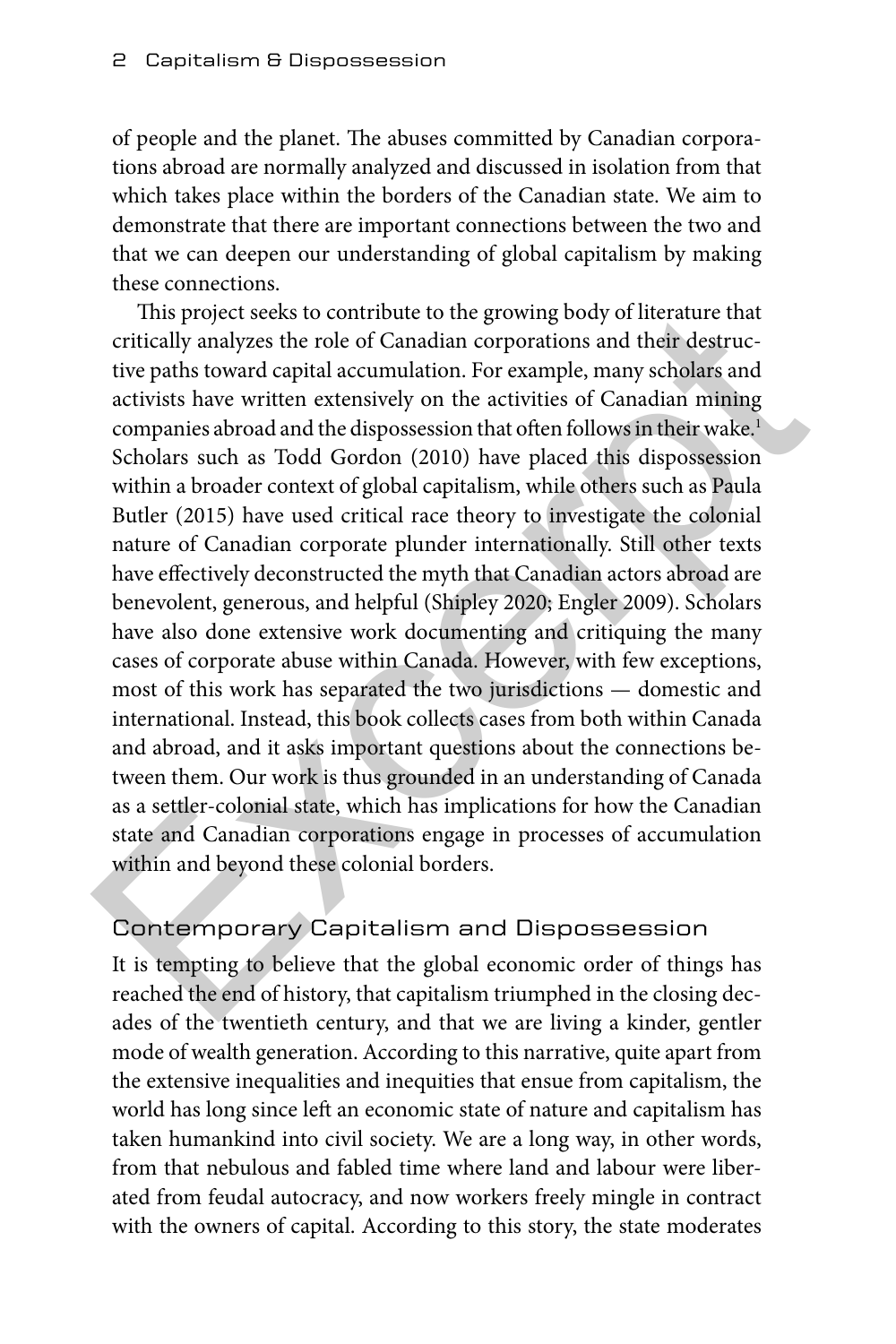any tendency to pre-capitalist oppressions or brutality — the state guarantees individual liberties to secure workers from servitude and the state similarly extends protections in the form of property rights to owners of capital stock.

In the origin story of capitalism, we are told there was an initial distribution of land and natural resources — which set into motion all future capital exchanges and relations with labour. Depending on who you ask, this mythic moment — where the natural capital stock was enclosed and distributed — was more or less a peaceful arrangement. In his *Wealth of Nations*, Adam Smith glosses over the necessity of this pre-capitalist event — what he called "previous accumulation" — in order to exit "that rude state of society, in which there is no division of labour, in which exchanges are seldom made" (1776: 175). Smith makes no mention of any coercion or violence that might accompany the genesis of capitalism, merely the assertion that "the accumulation of stock must, in the nature of things, be previous to the division of labour." Karl Marx, however, was much more skeptical about the removal of people from the commons and the violence that process entailed. capital exchanges and relations with labour. Depending on who you ask,<br>this mythic moment — where the natural capital stock was enclosed and<br>distributed — was more or less a peaceful arrangement. In his *Wealth*<br>of *Natio* 

Reflecting on capitalism's moment of original dispossession and suspicious of Smith's account, Marx (1867) pointed out that this rhetorical imagery was a familiar trope, used as a moral justification for the current order of things: "Primitive accumulation plays approximately the same role in political economy as original sin does in theology." There was a moment, to be sure, of violent separation of people from their common holdings and claims to nature's stock. In *Capital*, Marx speaks to the violence of primitive accumulation in the colonial periphery:

The discovery of gold and silver in America, the extirpation, enslavement and entombment in mines of the aboriginal population, the beginning of the conquest and looting of the East Indies, the turning of Africa into a warren for the commercial hunting of black-skins, signalised the rosy dawn of the era of capitalist production. These idyllic proceedings are the chief momenta of primitive accumulation. (1867: 533)

Part of the story of capitalism that we tell ourselves relies upon our ignorance of these sort of events and what happens in far off places. The modern liberal state shores up the veneer of capitalist security and welfare at home, but the situation of distant others is much less known.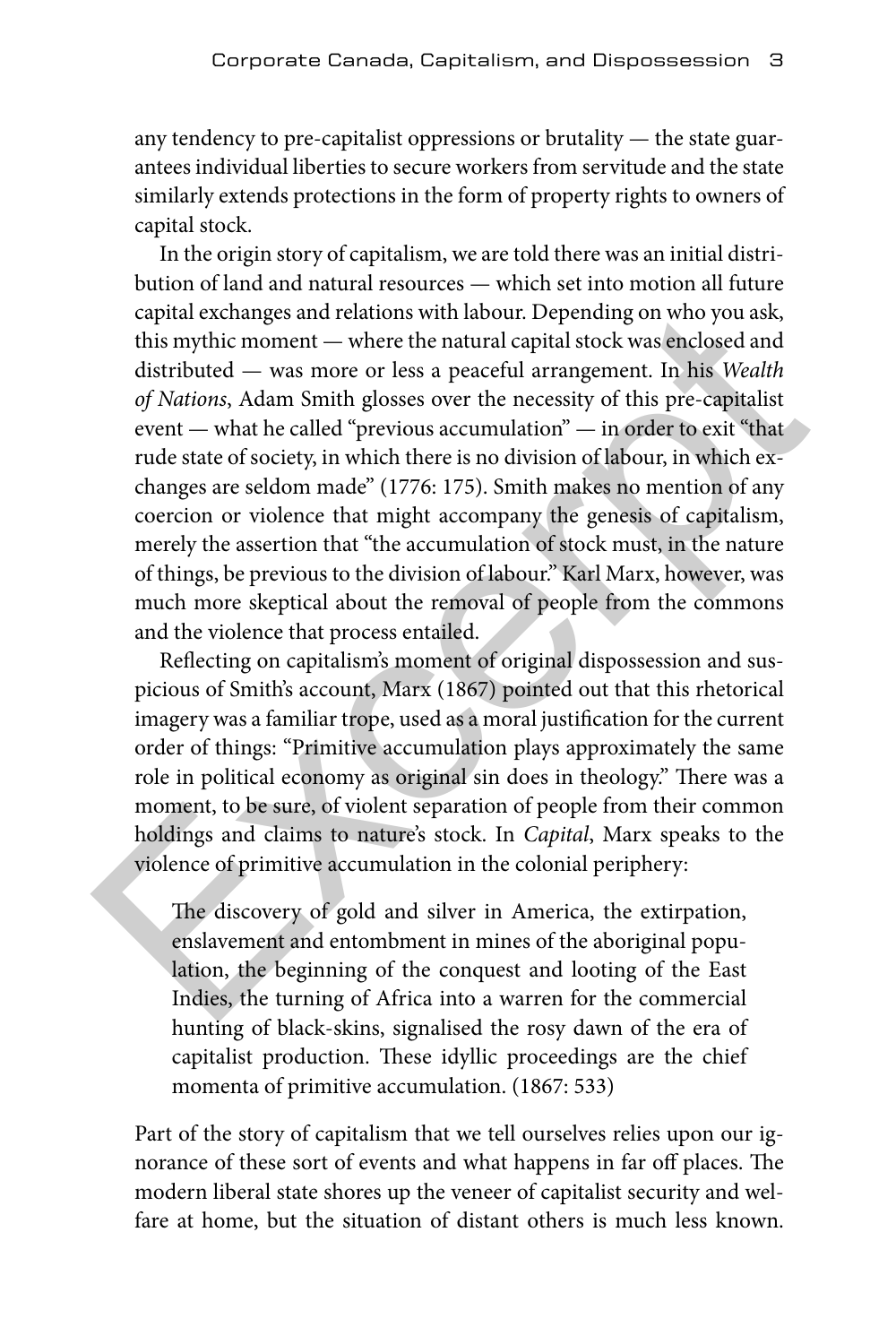As Rosa Luxemburg remarked, "at least formally, peace, prosperity, and equality may prevail in the metropolitan centers of capitalist states"; Luxemburg goes on to point out that "it is a different story in colonized nations" (Luxemburg 2003: 432).

Any number of mainstream accounts of contemporary capitalism will depict this original moment of capital division as either an ahistorical juncture of human development, as Smith would have it, or downplay these injustices as tragic yet historically distant. Viewed in this way, the brutality of historic dispossession — capitalism's original sin — has no moral claim on the present. But as David Harvey has observed, the processes at the heart of primitive accumulation never subsided into a historical memory of early capitalist development. Primitive accumulation was not just the historic labour pains of the birth of the capitalist order of things, but rather a sustained mode of capital accumulation that continues to our current day of advanced capitalism. Below the surface of sophisticated legal and economic institutions, and buried in the technical arrangements of financialization and exchange, are the same processes of primitive accumulation.

According to Harvey, the process that transitioned society from feudalism to capitalism — primitive accumulation and the violence that it involved — has morphed into an integral feature of contemporary capitalism. For Harvey, contemporary capitalism relies upon what he terms "accumulation by dispossession," a process that entails the same practices and impulses for dispossession of the natural capital stock that characterized early stages — "predation, fraud, and violence" (2003: 144). As Harvey points out, "all the features of primitive accumulation that Marx mentions have remained powerfully present within capitalism's historical geography up until now" (145). Sylvia Federici similarly observes that "the most violent aspects of primitive accumulation have accompanied every phase of capitalist globalization, including the present one" (2004: 12). This view is often clouded from the vantage point of Western society. Our spatial myopia blurs the hallmarks of primitive accumulation; much of what falls within the ambit of "accumulation by dispossession" occurs on the margins of capitalist society or, as Rosa Luxemburg observed, in the non-capitalist "outside." juncture of human development, as Smith would have it, or downplay<br>these injustices as tragic yet historically distant. Viewed in this way, the<br>butality of historic dispossession — capitalism's original sin — has<br>no moral

Indeed, it is in places far from the developed metropolitan centres of capitalism that displacement of peasant and Indigenous Peoples continues, leaving their lands unoccupied and unencumbered for the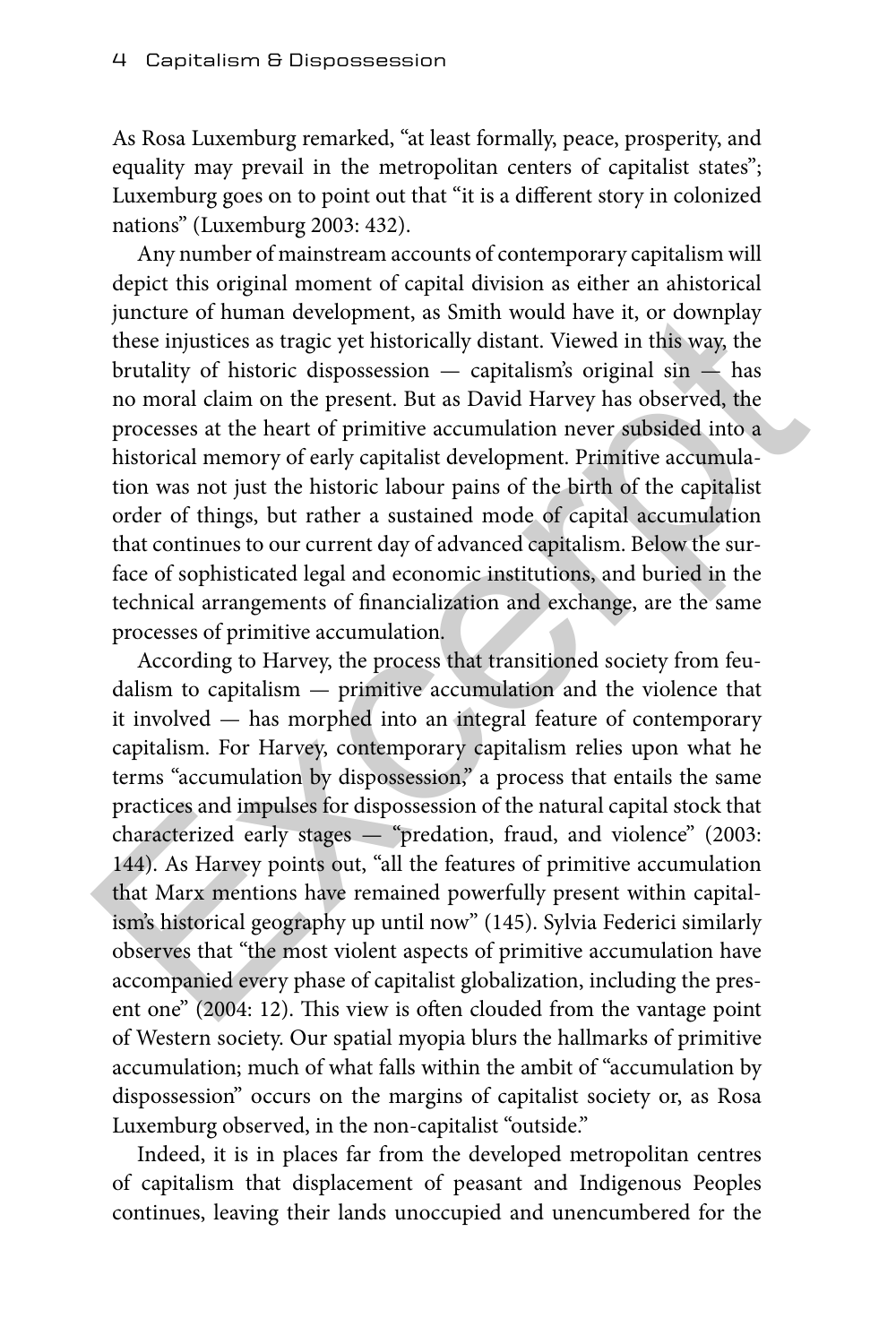exploitative prerogatives of organized capital. While advanced economies operate by way of modern features that would be unrecognizable in Smith's or Marx's time, such as increased financialization and monetization mechanisms, these traits redirect our attention away from physical dispossession of territory and natural resources (Hall 2013). Land grabbing and other rent-seeking behaviour may be viewed as a relic of a more basic and uncivil era long behind us, but it remains a contemporary reality for Indigenous Peoples on the periphery of some of the most advanced states. Dene scholar Glen Coulthard (2014) has similarly challenged the historical assumption of primitive accumulation, noting that violent dispossession of territory and natural resources underwrites ongoing colonial endeavours in Canada and other settler societies. Far from reinvesting profits for expanding economic production, contemporary capitalism has increasingly replicated its emergence from feudalism by way of "accumulation by dispossession" and its attendant violence.

Though formally separated from the economic sphere, the state is thoroughly ensnared in capitalist imperatives and often not far removed from the violence involved in the processes of dispossession. As David Harvey remarks, "the state is not innocent, nor is it necessarily passive, in relation to these processes" (2003: 105). This view is not out of step with Marx's view of the bourgeois state in *The German Ideology* and later in *The Communist Manifesto*. It was in the latter that Marx identified the state as the administrative committee for the management of the bourgeoisie's economic affairs and securing their economic interests. The state's monopoly on violence and coercion that guarantees capital property rights and individual liberties is the same institution that legitimizes forced displacement and dispossession of land and resources. a more basic and uncivil era long behind us, but it remains a contem-<br>porary reality for Indigenous Peoples on the periphery of some of the<br>most advanced states. Dene scholar Glen Coulthard (2014) has similarly<br>challenged

In recent times, violent expropriation of the territory and natural resources held in common by Indigenous Nations and international peasantry populations has been carried out under the pretence of state legality. To be sure, all three branches of the modern state — the judiciary, legislature, and executive — in addition to a complex administrative bureaucracy, are profoundly oriented to facilitating capitalist expansion. Since the 1970s, states in the developed world have reoriented and transformed the machinery of government to lubricate the wheels of capital accumulation. At the same time, these same governments have rapidly discarded any vestiges of population welfare functions.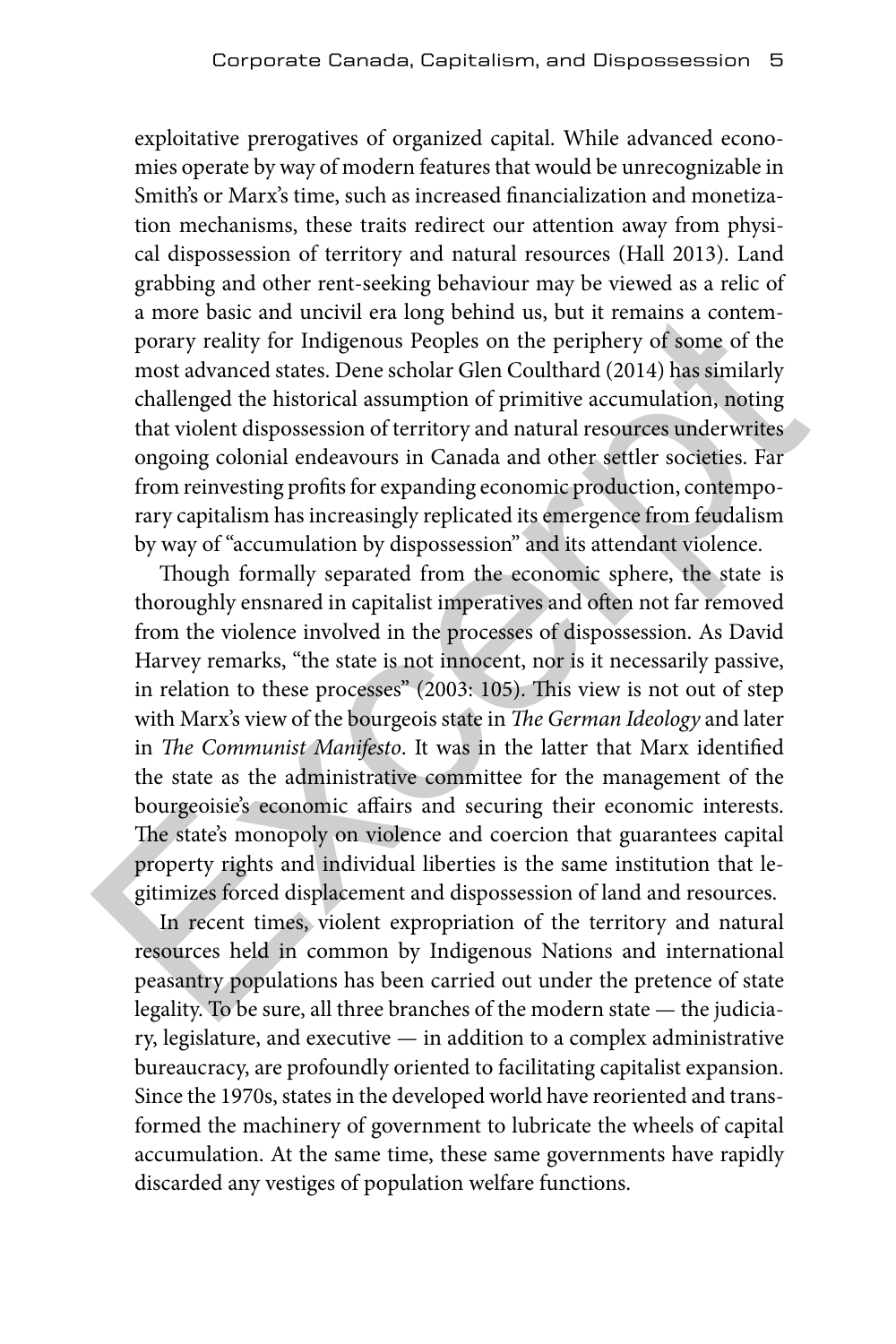#### The Role of the Canadian State

Since the mid-1970s, most developed states have undergone profound reorientation towards neoliberal and structural reorganization to facilitate neoliberal imperatives and corporate economics — Canada is no exception. For several decades preceding this sharp divergence, what has been called the "Golden Age" of welfare state capitalism in the postwar era, running from 1945 to the early 1970s, the public sectors of many advanced states were structured to provide robust social security. In addition to civil and political rights, the welfare state also guaranteed a set of social rights that were supported by state programming and expenditures. But by the 1970s, many of the advanced capitalist states took an abrupt turn for neoliberal imperatives. This new tack in governance implemented austerity measures to curb social protections and intensely sharpened the focus on economic priorities such as production growth. In Canada, the last decades of the twentieth century saw significant decline in generous social support from the state; during the same period, there was an expansion of the machinery of government designed to sustain the neoliberal economy, coupled with a transfer to corporations and other market entities of traditionally state-held functions. postwar era, running from 1945 to the early 1970s, the public sectors of<br>many advanced states were structured to provide robust social security.<br>In addition to civil and political rights, the welfare state also guaranteed<br>

There are several ways that the Canadian state directly and indirectly funds and assists corporate Canada in its accumulation both at home and abroad; consequently, the Canadian state is deeply implicated in the many forms of dispossession that result from this corporate activity. One way the Canadian state assists Canadian companies abroad is by engaging diplomatically with other states where there is interest in trade and investment. This can take the form of negotiating bilateral or multilateral free trade agreements. The government also sends trade missions to visit other countries in order to promote Canadian businesses, which typically involve bringing politicians, corporate executives, and others to visit important political players abroad.

In addition to diplomatic support, there are several government funds or agencies that directly support Canadian corporations abroad. For example, Export Development Canada (EDC) and the Canada Account both enable Canadian firms to pursue their production, sales, and research activities internationally. As a Crown corporation, EDC is "dedicated to helping Canadian companies of all sizes succeed on the world stage" (EDC n.d.a). This means providing loans, insurance, knowledge, and other material support to Canadian firms operating abroad.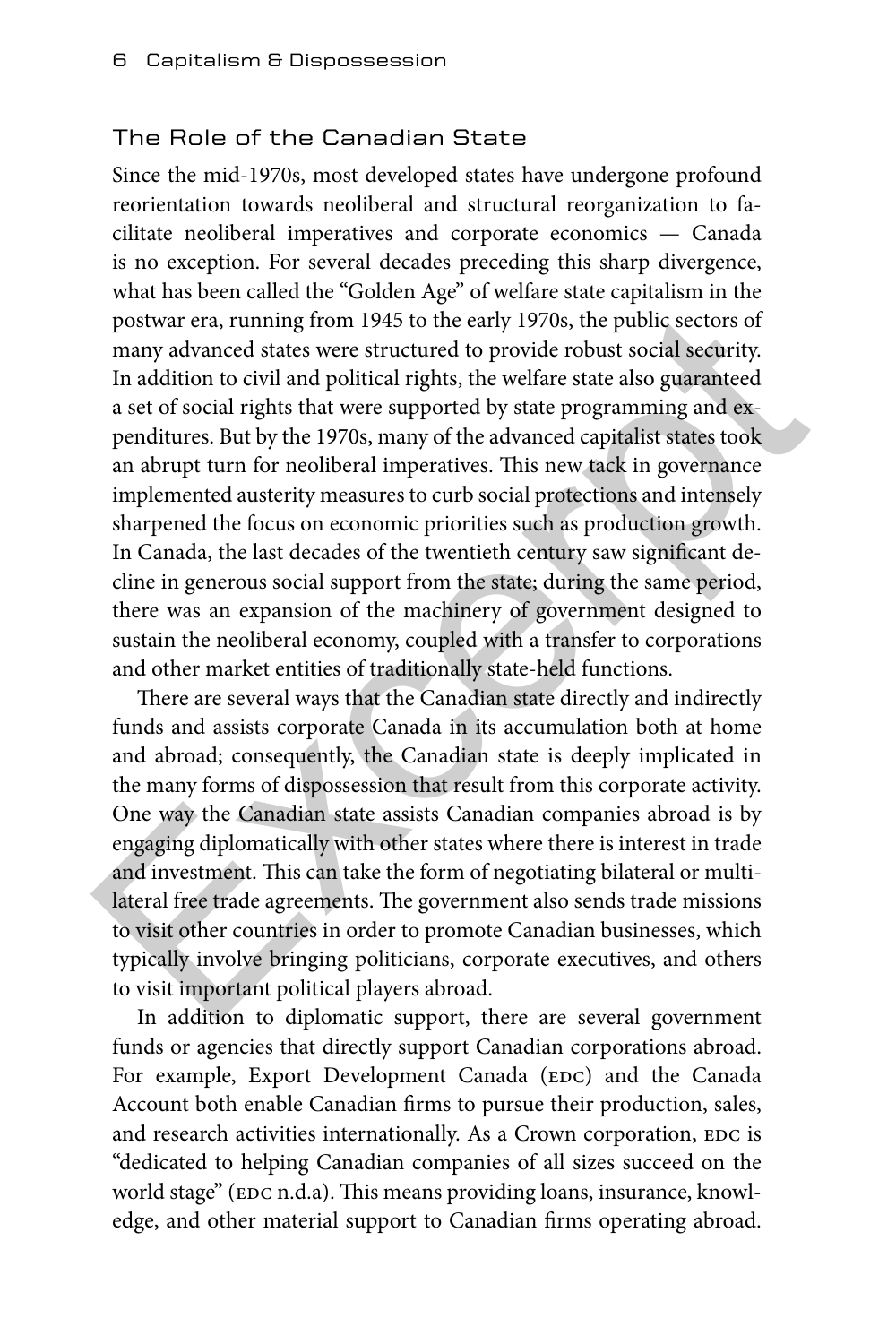In addition, further government assistance through the Canada Account is available for some firms if the risk is deemed to be too high for EDC. The Canada Account is administered by EDC, but decisions to dispense funds rest with the federal Cabinet. According to EDC (n.d.b),

Canada Account is used to support export transactions which we are unable to support, but which are determined by the Minister for International Trade to be in Canada's national interest. This is usually due to a combination of risks, including the size of transaction, market risks, EDC's country capacity, borrower risks, and/or the financing conditions. We negotiate, execute and administer these transactions on the same basis as Corporate Account activities but the risks are assumed by the Federal government.

According to the EDC (n.d.b), the Canada Account has dispensed billions of dollars to Trans Mountain, which was a private firm purchased by the Canadian government in order to build a deeply polarizing expansion pipeline in western Canada.

For Indigenous Peoples, the imperative of organized capital incursions into their jurisdictions has remained largely unchanged from the early days of colonialism. Increased financialization, David Harvey (2003) explains, has been the primary vehicle for accumulation by dispossession as the manoeuvres of high finance generate liquidity and credit crises; however, rentier capitalism continues to thrive by way of dispossessing Indigenous Peoples of their territory. Like their early colonial forebears, contemporary land grabbers, both at home and abroad, are a significant driver of economic activity in Canada. Sadly, these rent-seeking behaviours come at the expense — and dispossession — of Indigenous Peoples. Primitive accumulation — the likes and political modes described by Marx - continues to transpire unchanged: the Crown encloses the territory of an Indigenous people that is held in common; Indigenous Rights to access and use their territory are circumscribed; and exclusive rights of property are granted to organized private capital. And like much earlier times, capital interests enjoy the protection of the state and its monopoly on the use of coercion and violence. Minister for International Trade to be in Canada's national or<br>
where the minister for International Trade to be in Canada's national in-<br>
terest. This is usually due to a combination of risks, including<br>
the size of tran

Colonial dispossession in the service of the capitalism is an intensely racial project. From the inside looking out, foreign acquisition and unilateral development of Indigenous territory would suggest a mat-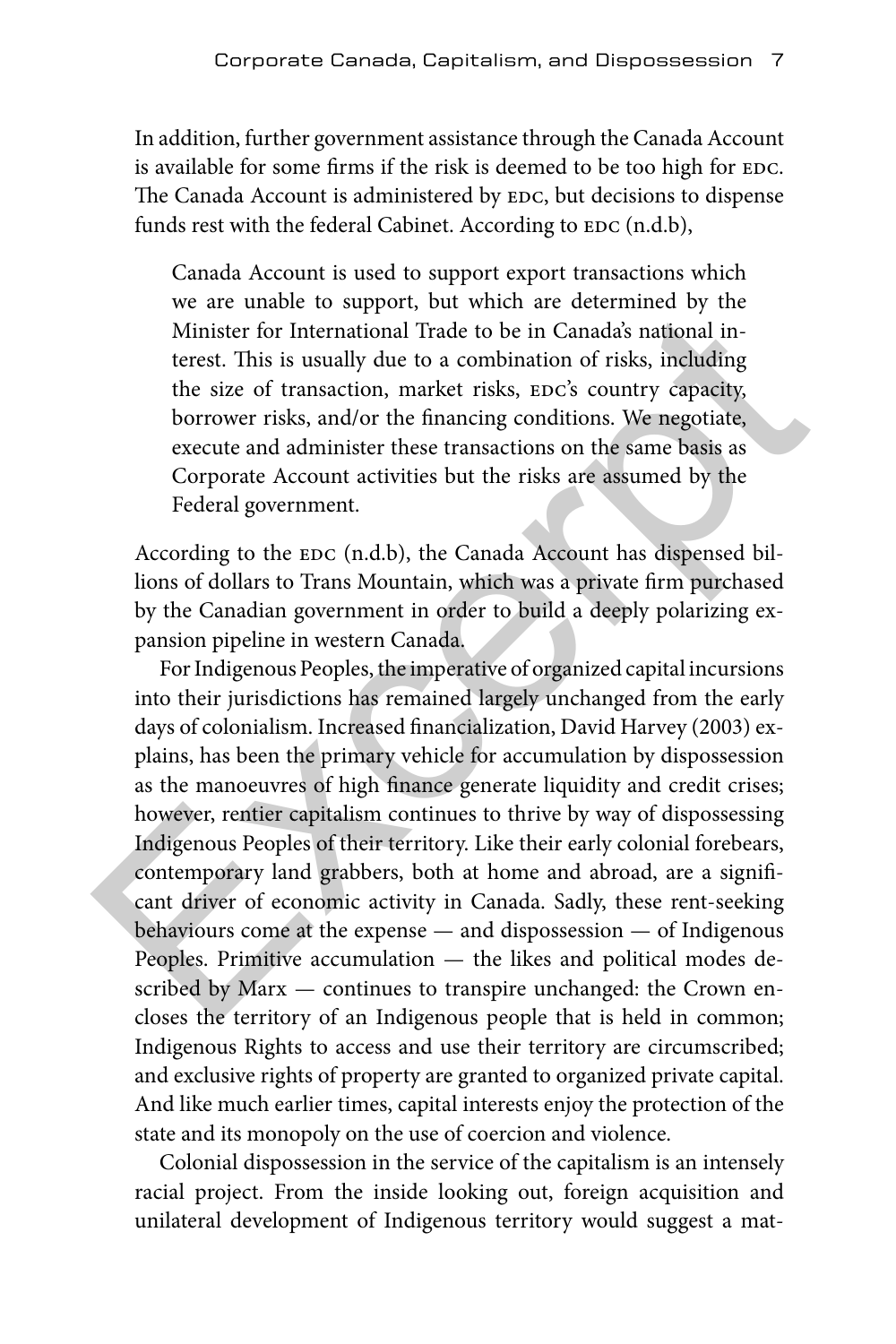ter for international law. Indigenous Peoples have long maintained that Crown-Indigenous relations are only correctly understood on a nationto-nation basis. But settler colonialism reduces Indigenous identities to subalterities, to sub-national collectivities that are viewed as incapable of holding sovereignty in the modern global order of nation-states or without the requisite capacity to exercise jurisdiction over territory. In the imperial hierarchy of power, racial subalterity is installed to divide the rulers from who and what will be ruled (Goldberg 2002). From the time of colonial contact with Indigenous nations in what would become Canada, the settler state and society have been impelled by what Patrick Wolfe has termed the "logic of elimination," the settler-colonial impulse to replace the Indigenous inhabitants with settler fragments of the colonial power. At its base, settler colonialism is the drive to acquire land. The settler-colonial logic of elimination, as Wolfe observes, "is premised on the securing  $-$  the obtaining and the maintaining  $-$  of territory" (2006: 402). Disposed to this logic, the Crown has constructed a vast authoritative edifice for the sole purpose of racial administration of Indigenous Peoples and regulating their occupation or usage of land and other natural resources. Explicitly enshrined directly into the *Constitution Act, 1867*, the colonial state has retained for itself the prerogative to legislate and execute laws concerning "Indians, and lands reserved for the Indians." the imperial hierarchy of power, racial subalterity is installed to divide<br>the rulers from who and what will be ruled (Goldberg 2002). From the<br>true of colonial contact with Indigenous nations in what would become<br>Canada,

The exclusive privilege and right of the settler state to enact legislation and regulations over Indigenous Peoples and their territories, to carry these laws out, and to interpret them according to colonial legal traditions continues to be a powerful instrument to serve capital interests. Territorial title that Indigenous nations have held and, in many cases, have not ceded, surrendered, or extinguished has a long history of being ignored by the state as it grants rights of access, withdrawal, alienation, and income to corporations (Ostrom 2000). When Indigenous resistance to corporate encroachment and dispossession emerges, the state deploys two broad strategies to ensure Indigenous Peoples are divested and extricated from their territory: consent and coercion. Treaties and other legal arrangements that transfer territorial rights and title to the colonial state are tactics that have been used since European contact and continue to this day. For example, the Algonquins of Ontario modern treaty has been under negotiation since the early 1990s; through these negotiations, a treaty agreement-in-principle was reached in 2016 and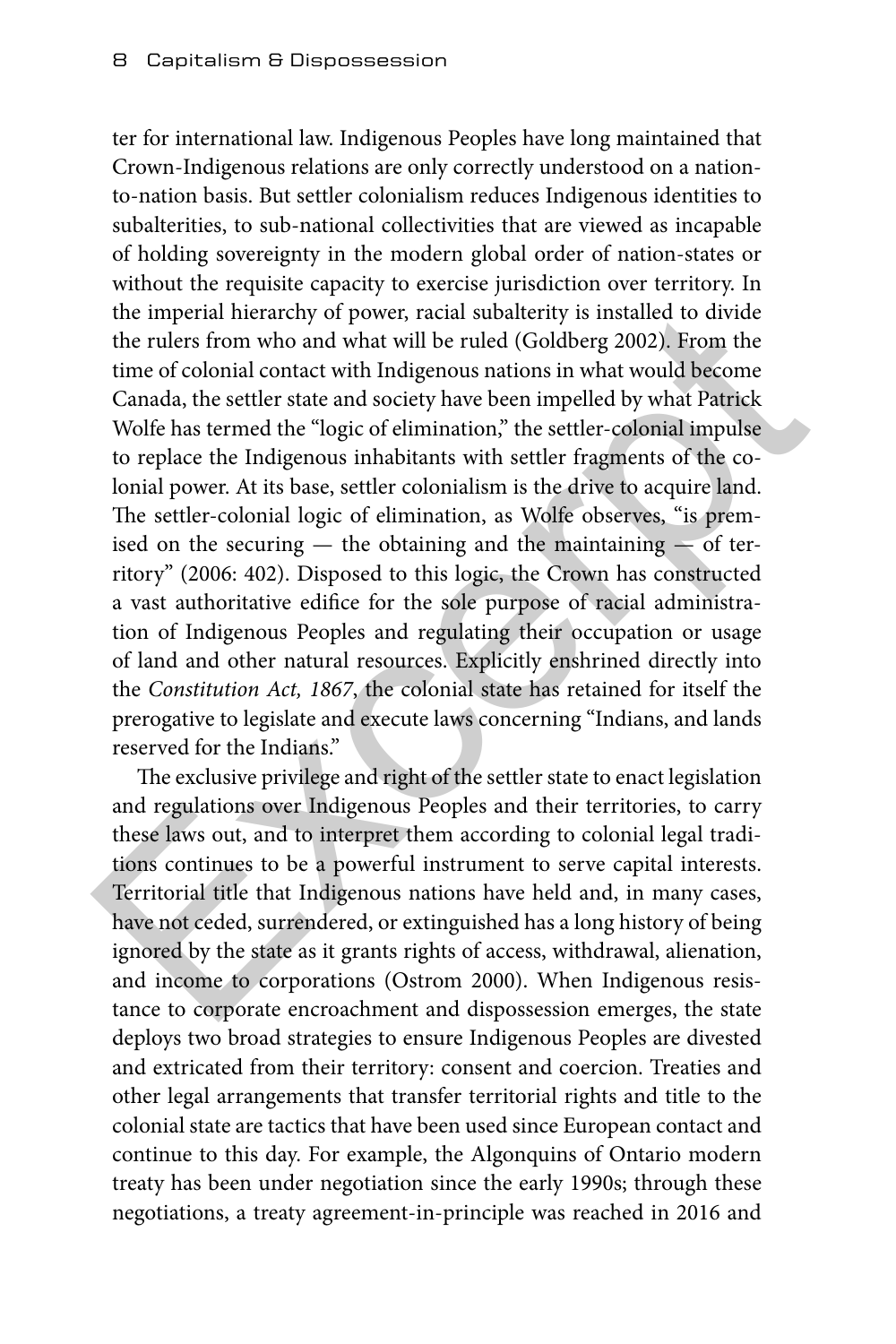will leave the Algonquins with 475 square kilometres out of an original 36,000 square kilometres. And not incidental to the capitalist imperative of the state, the Crown will set aside \$300 million for economic development in the region.

But when the state fails to obtain a "consensual" agreement for dispossession, it will avail itself of coercive recourse. Brutality and oppression in colonial endeavours is also as old as peaceful agreements, and the state has shown that it will marshal its monopoly on violence and force when Indigenous Peoples will not accede to capital interests to their territories and, by extension, the abundant natural resources therein.

Numerous recent examples of Indigenous resistance to corporate ventures come to mind — Elsipogtog's refusal to allow fracking on its land, Wet'suwet'en rejection of oil and gas pipelines through their territory, the Algonquin blockades against logging companies — which were met by the state's militarized police authorities vigorously shoring up corporate desires for unfettered access to and income from Indigenous territory (Crosby and Monaghan 2018). Journalistic coverage of these events has accustomed observers of Canadian current affairs to graphic imagery of militarized police forces descending on Indigenous people asserting their rights and title.

At the same time that Indigenous resistance to corporate dispossession has been criminalized, the Canadian state has furnished corporations with novel assurances that their own wrongdoings and harms created in the pursuit of capital accumulation will be delicately pacified and given near amnesty. In 2018, the Trudeau government introduced a new instrument to shield corporations from prosecution for economic crimes. Canada's *Criminal Code* was amended and revised to entail a "Remediation Agreement regime" that would relieve corporations of criminal liability. This approach to corporate economic crime — replete with the "deferred prosecution agreements" used in the United States and United Kingdom and which entered the Canadian public lexicon during the  $src$ -Lavalin scandal<sup>2</sup>  $-$  is justified on the basis that pursuing criminal proceedings would entail negative collateral consequences for innocent parties (Marland 2020). Prosecuting corporations for their economic crimes, it is argued, would harm others such as employees and company shareholders. sion in colonial endeavours is also as old as peaceful agreements, and the state has shown that it will marshal its monopoly on violence and force when Indigenous Peoples will not accede to capital interests to their terr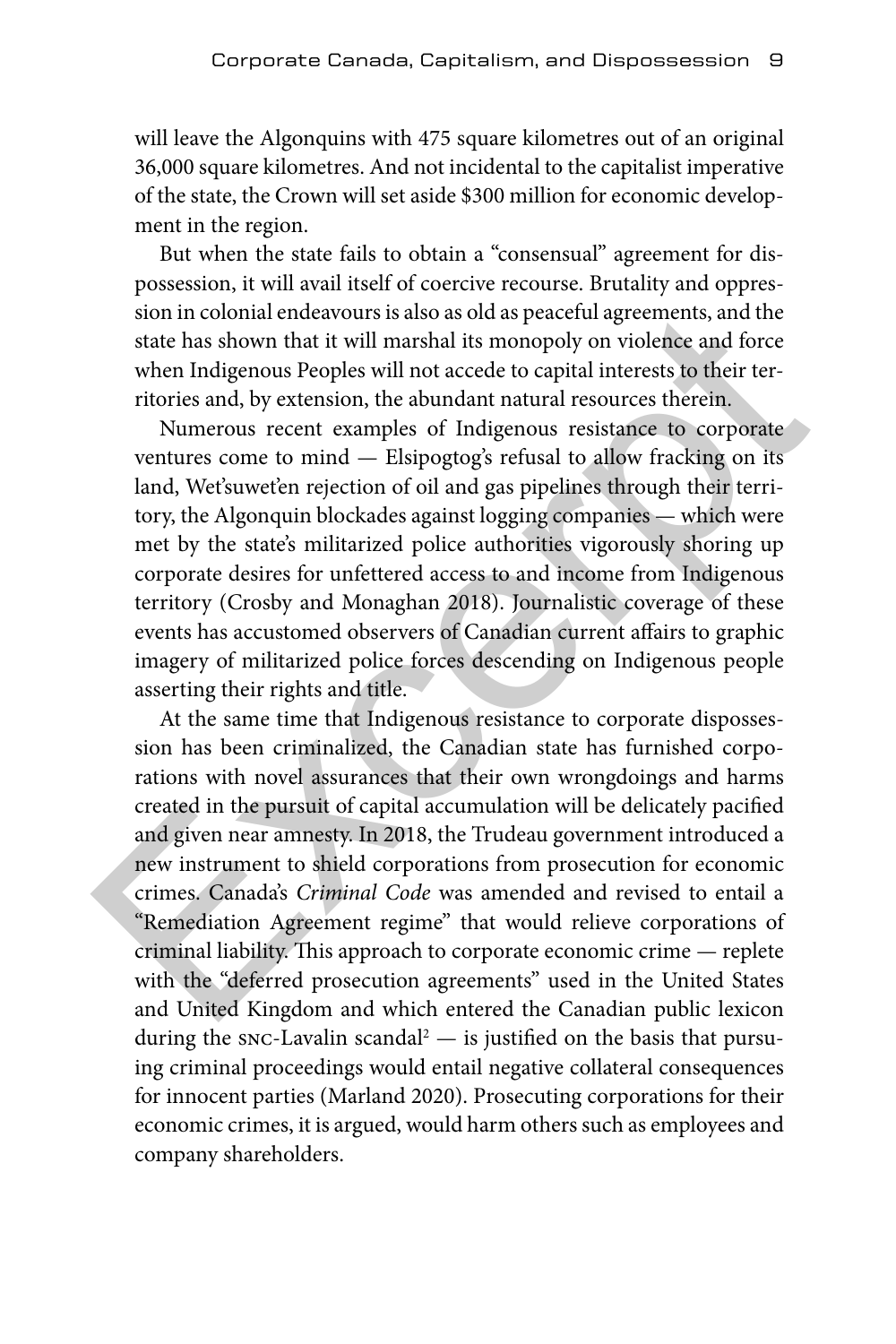### Overview of the Cases

One of the more predominant currents in Canadian political economy has maintained an innocent, sometimes virginal, image of Canada as a new country emerging in an established and hardened world order. In contrast to the ancient nations of Europe and Asia, Canada is a relatively recent arrival on the international community of states. And as a very happy accident, Canada was birthed into the cradle of immense natural endowment — the territory was well-stocked with resources that were in considerable demand in economies around the world. As a nascent actor in an otherwise established arrangement of international powers, the path forward for Canada's emergence and prosperity was almost selfevident. In an undated address, celebrated political economist Harold Innis reflected on Canada's place in the global economy. Innis observed that, as a national project, it was imperative for Canada, as a fledgling country, to undertake a protectionist scheme of economic development, to construct a future built on exporting the vast natural endowment of staples and other desirable commodities: happy accident, Canada was birthed into the cradle of immense natural<br>
endowment — the territory was well-stocked with resources that were in<br>
considerable demand in economics around the world. As a nascent ac-<br>
tor in an

A new country, especially Canada, cannot afford to rely on the theory borrowed from old industrialized countries but she must attack with all the skill and industry she can command the task of working out a theory adapted to the situation in which she is able to defend herself against exploitation, against the drawing off of her resources and against the violent fluctuations which are characteristic of exploitation without afterthought. (1972: 149)

Innis's observations depict an insecure — almost fearful — country and an equally precarious economy, protective of its resources from the threat of outside expropriation. But at the same time, Innis's comments are prescient of how Canada would eventually nourish its own economic growth — through extraction-intensive, rent-seeking behaviour both within its borders and internationally.

The irony of Innis's theory for a Canadian economic future is not lost on the contributors to this collection. A noticeable strand of thought running through each chapter in this volume — in varying degrees — is the critical indictment of Canadian state power in support of organized capital's exploitation in distant places. The diverse set of authors were assembled, in fact, to disturb the mythology of the benevolent Canadian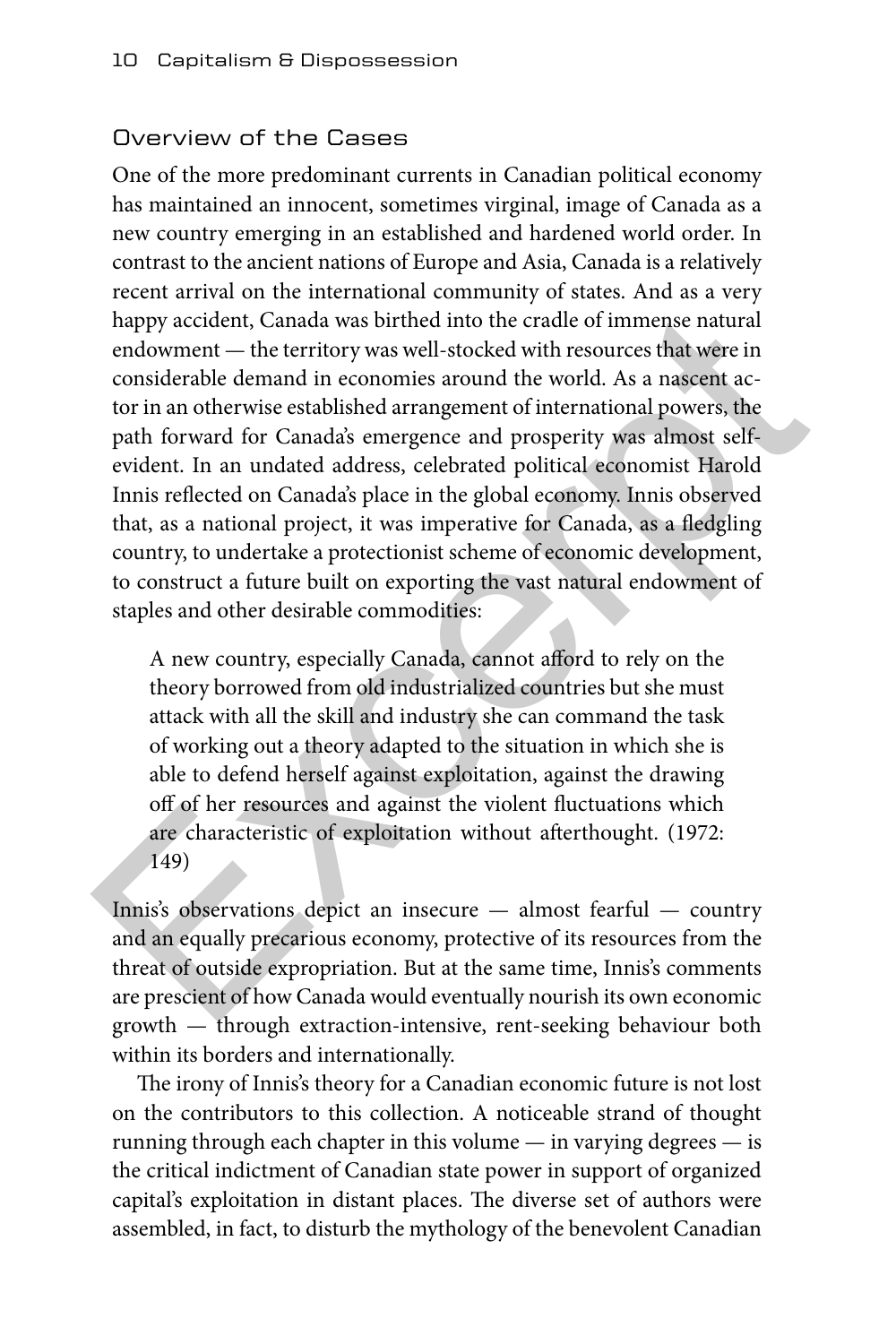state in domestic and international political economy. Although outdated, and setting aside the glaringly colonial framing of Canada for the moment, Innis's view of Canada — the image of an innocent and vulnerable, sometimes infantile country in need of protection — still retains some cachet in domestic and international political audiences. The pristine and uncorrupted likeness resonated when US president Barack Obama addressed Canada's House of Commons in 2016, declaring that "the world needs more Canada." Behind this benevolent façade, however, is a state that is deeply entwined with corporate capital, jointly carrying out the very dispossession and exploitation that induced anxiety among Innis and his contemporaries.

Dispossession of Indigenous nations and Peoples is woven deeply into the historical and contemporary fabric of the Canadian state and settler society — this is true both at home and abroad. In Canada, economic relations between European and Indigenous nations braced mercantilist economic imperatives in the early days of contact with the British and French; colonial impulses, however, spurred outright thievery and other modes of deceitful, all too often violent, dispossession. One of the most important goals of this book is to demonstrate that these processes of corporate accumulation resulting in various forms of dispossession and destruction occur both within Canada and around the world. Moreover, rather than addressing the two in isolation, it can be productive to analyze the similarities and connections between the cases. This helps us understand how global capitalism works and pushes us to address its failures across jurisdictions. It also helps to shatter the perception that the most violent forms of capitalist accumulation only occur in "foreign" or Global South contexts. In this light, it is instructive to notice that corporate impunity for these harms appears to be a universal phenomenon across the cases covered in this book. Barack Obama addressed Canadas House of Commons in 2016, declaring that "the world needs more Canada" Behind this benevolent façade, however, is a state that is deeply entwined with corporate capital, jointly carrying out

Fundamentally, the logics of settler colonialism have remained unchanged under advanced capitalism. As the chapter by Rebecca Hall reveals, the state remains committed and coupled to propensities for accumulation of resources and dispossession of Indigenous Peoples. Hall's contribution sharpens our view of contemporary capitalism, underscoring the overlooked gendered distribution of colonial violence in extractive industries. The idyllic image of Canada as a model for peaceful modern nationhood is called into question as Hall examines how the yields and profits from extractive ventures are subsidized by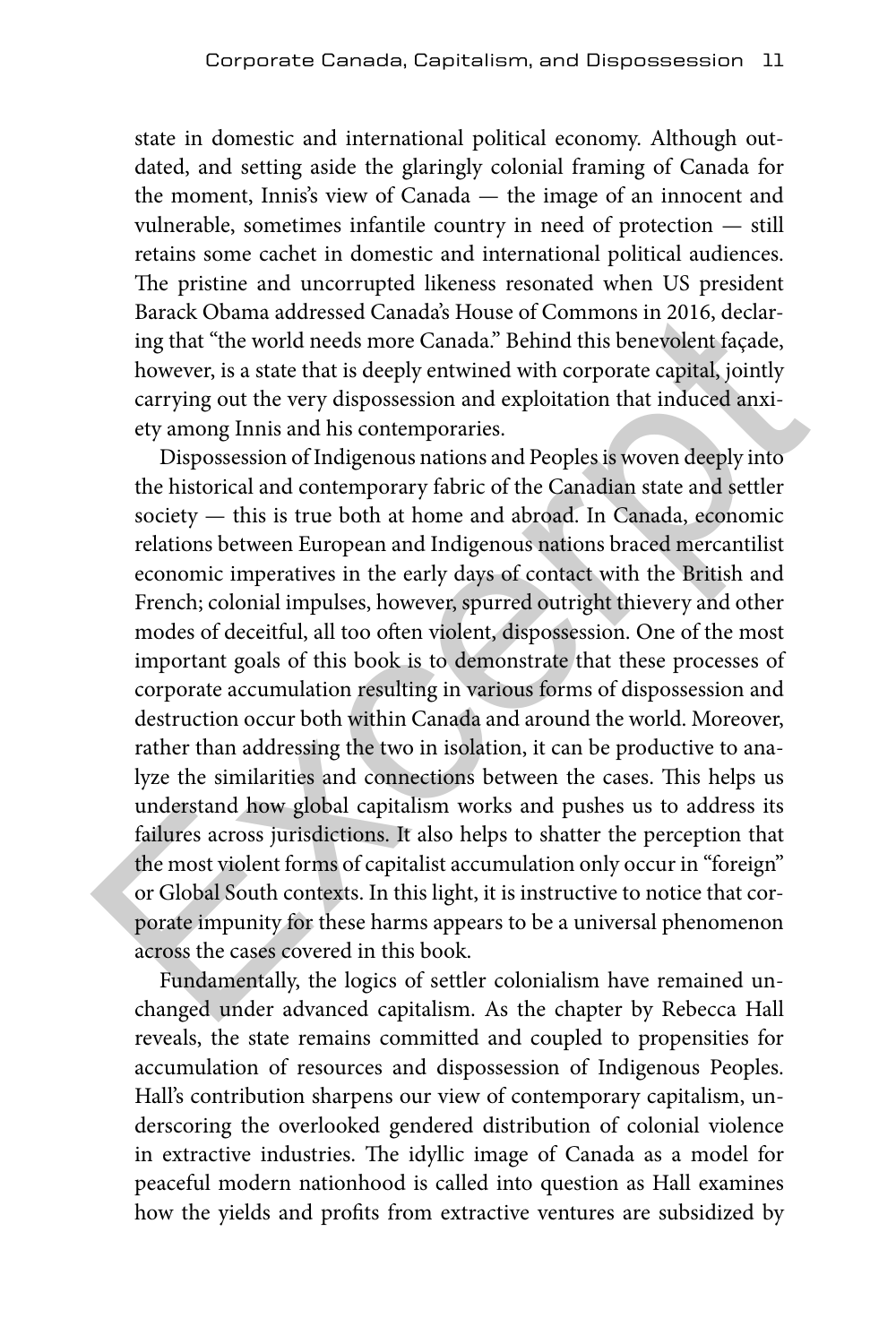Indigenous women. Hall's incisive analysis of workers in remote fly-in/ fly-out mining "towns" demonstrates how capitalist productive labour depends upon the devalued feminized obligations of social reproduction; transient workers undertake the masculinized mode of work on mining sites, and the homelike accoutrements of camp life for the men are maintained by Indigenous women from the region who are concentrated in "housekeeping" responsibilities. At the same time, Indigenous women are objectified in spectacles of corporate social responsibility. Colonial violence is concealed as corporations are furnished with social licence to carry out further Indigenous dispossession by absorbing Indigenous women into the workforce. Employment is packaged and promoted as empowerment, particularly when cast as a way of lifting Indigenous people — especially Indigenous women — out of colonial poverty.

The cases studied in this volume trouble the seemingly benign state processes that lubricate the dispossession. Aedan Alderson delves into the technocratic profession of land use planning to show how a vocational specialization is instituted to organize the usage and consumption of Indigenous land by corporate interests. Exploring the emergence and development of technical expertise in land planning and the professionalization of planning authorities, Alderson illustrates the outwardly depoliticized appearance of dispossession by way of benign and presumptively impartial bureaucracy. Formulated as the preserve of expertise and specialized competency, urban planning and land management has emerged as a profession that is deeply implicated in the regulatory and administrative manoeuvres to categorize and control Indigenous territories. Much like Marx's view of the bureaucracy, these appendages of the state merely control and regulate how capital accesses Indigenous territory and resources — not in any wealth-creating manner, but rather in classic rent-seeking conduct. in "housekeeping" responsibilities. At the same time, Indigenous women<br>are objectified in spectacles of corporate social responsibility. Colonial<br>violence is concealed as corporations are furnished with social licence<br>to

For their part, Dawn Hoogeveen and Russell Myers Ross critique the environmental assessment process as they explore efforts by the Tsilhqot'in Nation to resist the tightly braided alliance between the Crown and corporate interests to develop a copper-gold mine on Tsilhqot'in territory. New Prosperity, as the mining initiative was branded by Taseko Mines Limited, was a brazen proposal to dispossess the Tsilhqot'in of Teztan Biny, a site of considerable cultural and profound spiritual significance. Teztan Biny — known also by its English name, Fish Lake — was to be extricated by Taseko Mines for the purposes of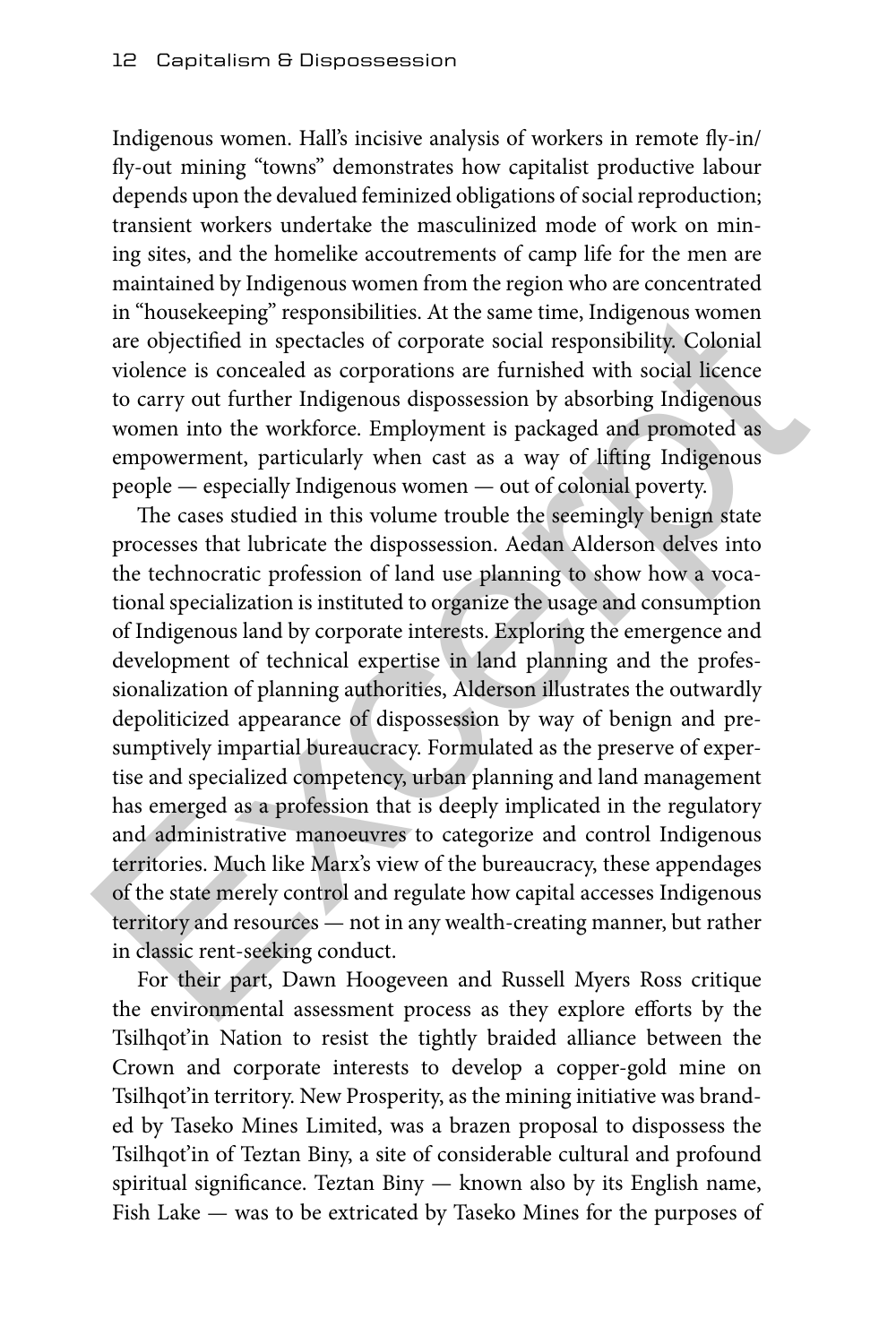tailings disposal and other mining waste containment from an eventual copper-gold mine. Hoogeveen and Myers Ross tell simultaneous and parallel stories of Tsilhqot'in resistance and rejection alongside statecorporate coordination through bureaucratic mechanisms, namely the environmental assessment process. Viewed from one angle, the environmental assessment lends the impression that Adam Smith proffered when he spoke of "original accumulation" in regard to the peaceful enclosure and civil negotiations that characterize the transfer of land and resources from the commons into the possession of capitalists. Here, Taseko made a proposal for mining — and the attendant environmental degradation — of Tsilhqot'in territory and the state's bureaucratic representatives paid a visit to the Tsilhqot'in people to conduct public consultations on what Taseko had hoped would close the deal. But, as Hoogeveen and Myers Ross show, these bureaucratic mechanisms are merely administrative pretences that gloss over the violence of primitive accumulation, facilitating dispossession of the Tsilhqot'in commons on behalf of Taseko Mines.

Ingrid Waldron brings us to the nexus of these perspectives with an examination of the anti-colonial movement of the Grassroots Grandmothers' resistance to the Alton Gas project in Mi'kma'ki and the colonial environmental assessment process that helped usher it along. Like other Indigenous spaces that have been subjugated to the racist whims of settler society, the Alton Gas project induced a liberatory resistance from Indigenous feminist stewardship over the environment this is particularly the case with water. In Mi'kmaw philosophy, women are morally invested with a set of duties and obligations owed under the auspices that they are the "givers of life" and the protectors of the same. These obligations extend not only to human relations, but also to non-human moral agents that sustain and share in reciprocal modes of existence. This moral order is, moreover, noticeably absent in a number of Western epistemologies and ontologies, particularly those that underwrite the close relationship between the state and capitalism. Waldron walks us through the discord between these two modes of existence, highlighting the often violent incongruency of state/capitalist institutions with Indigenous justice — here, Waldron shows us how capitalist interests have trouble-free access and recourse to state coercion, such as the police, the courts, and other bureaucratic mechanisms, in order to secure extractive gains. when he spoke of "original accumulation" in regard to the peaceful en-<br>closure and civil negotiations that characterize the transfer of land and<br>resources from the commons into the possession of capitalists. Here,<br>Taseko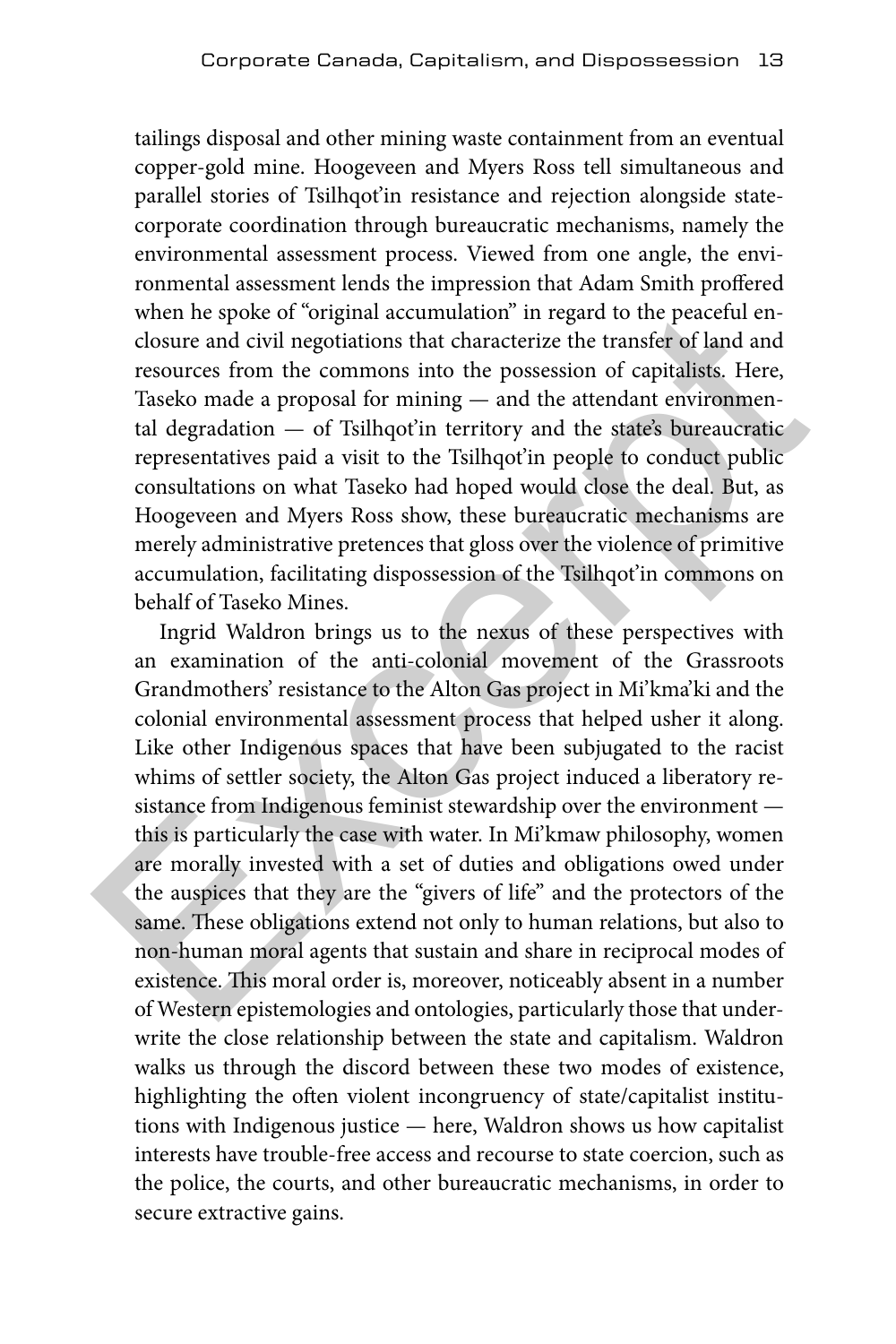In the same way, Veldon Coburn shows how the Canadian state cleared a path for corporate dispossession of the Ojibwe of Grassy Narrows in northwestern Ontario. The colonial story of Grassy Narrows is inflected towards the Marxian account of primitive accumulation — the violently brutal removal of people from the commons — tacking away from Adam Smith's version of events. Treaty 3 was the instrument of "consent" that transferred Ojibwe sovereignty and title over more than 142,000 square kilometres of land to the Crown, but the colonial authorities were quick to displace the Ojibwe and enclose the commons for corporate plunder, particularly mining and forestry. With very few substantive rights in their ancestral territory, the Ojibwe were eventually removed to a reserve of slightly more than 41 square kilometres. Virtually confined to the colonial poverty and deprivation of the reserve, the Ojibwe of Grassy Narrows subsided on their right to access the wildlife of the region, the last rights to the commons. But the Ojibwe commons — the English-Wabigoon River system and the fish it provided the Ojibwe — was surreptitiously dispossessed of the people at Grassy Narrows. Using the concept of "accumulation by contamination," Coburn looks at how, for nearly a decade, the Dryden paper mill devalued one of the last common assets of the Ojibwe. By dumping nearly ten tonnes of mercury into the waterway over the course of the 1960s, the Dryden paper mill subsidized its earnings and profits by offloading its mercury disposal costs into those spaces Luxemburg described as the non-capitalist "outside." The state, which had looked the other way until it could no longer ignore the scale of mercury poisoning among the people at Grassy Narrows, eventually settled legal claims — but the damage to Grassy Narrows had been done and the corporate gain made. transferred Ojibwe sovereignty and title over more than 142,000 square<br>kilometres of land to the Crown, but the colonial authorities were quick<br>displace the Ojibwe and enchose the commons for corporate pluder,<br>particularl

The second half of the book opens with a chapter by Sakura Saunders, which addresses the important domestic political context within which Canadian mining companies and civil society actors operate. Saunders documents the struggles of civil society actors within Canada to hold Canadian mining companies accountable for their activities abroad, as well as the resistance by corporate Canada and the political status quo. This historical context is crucial in terms of understanding how Canadian mining companies continue to evade accountability despite decades of activism attempting to change this climate of impunity. Saunders details how corporate actors manipulate and capture certain state and civil society actors in order to maintain unfettered access to profits overseas. We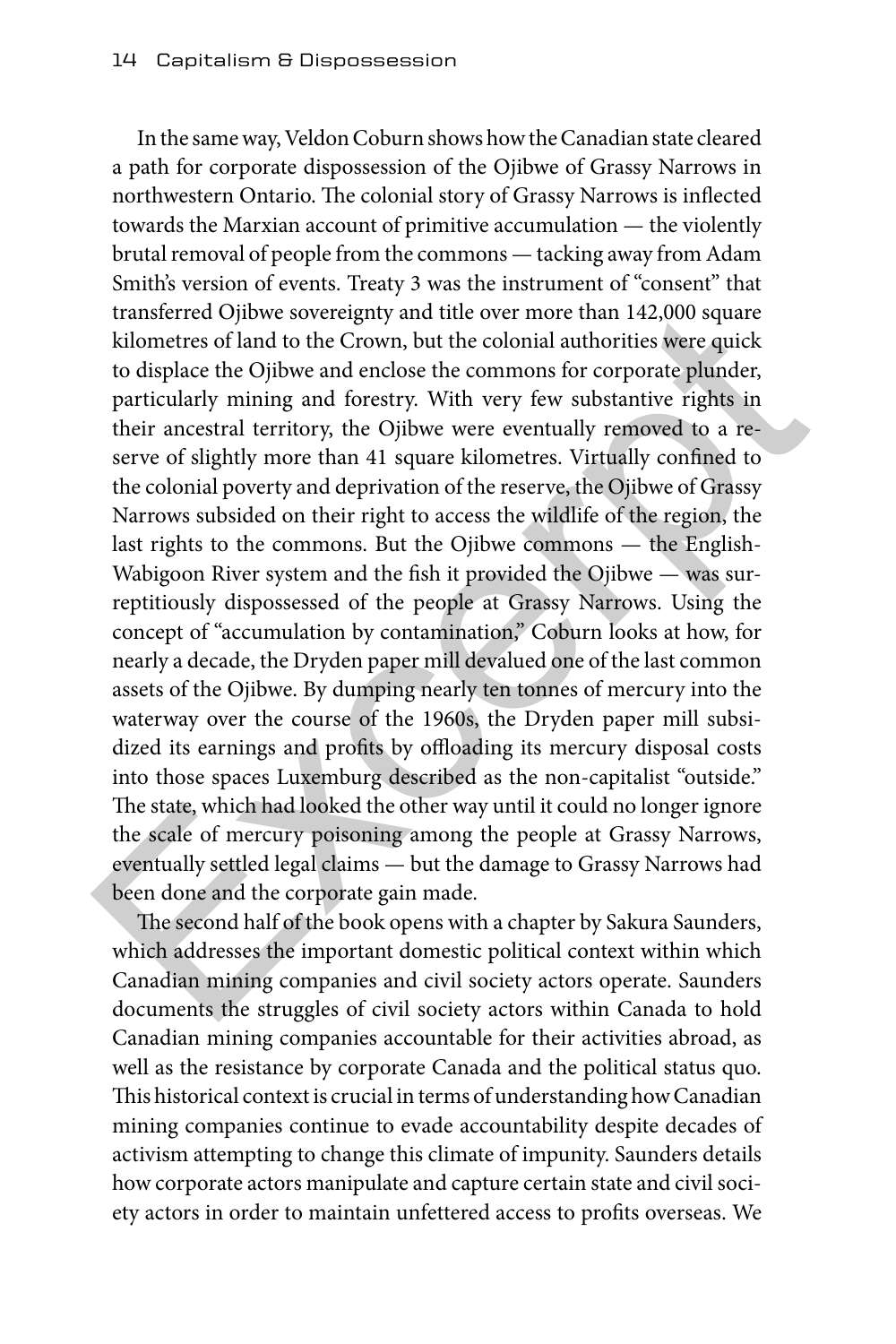are still waiting for meaningful steps to be taken by the Canadian federal government to hold Canadian companies responsible for the social and environmental damage they cause abroad, and this chapter sheds light on why this has been such a difficult challenge.

The following three chapters each examine important case studies of Canadian mining activities in three distinct geographical spaces. The first looks at a project in Guatemala where a multinational mining company — Tahoe Resources — was at times aided by the Canadian state and considered a Canadian company, while at other times Canadian officials distanced themselves from the company and referred to it as American. Authors Caren Weisbart, Jennifer Moore, and Charlotte Connolly compellingly explain how the company's activities reinforced forms of structural violence and racism in relation to the mine and how the Canadian government exercised various forms of diplomacy to support the company. Using valuable information gathered through a series of access to information requests to Global Affairs Canada, the authors demonstrate how the Canadian state plays the role of risk manager for Canadian capital internationally. first looks at a project in Guatemala where a multinational mining com-<br>pany — Tahoe Resources — was at times aided by the Canadian state<br>and considered a Canadian company, while at other times Canadian<br>officials distanced

The second mining case brings us to the island of Sulawesi, in the archipelago state Indonesia. Author Tracy Glynn presents her photovoice project, which documents the plight of dozens of women who are affected by a Canadian mining project. The photovoice research methodology combines feminist inquiry with visual ethnography to provide the reader with a first-hand account of the dispossession and structural violence of mining from the perspectives of fourteen women. Glynn draws on the work of Silvia Federici to convey the gendered and colonial aspects of this case. Furthermore, she highlights how the women who shared their stories engage in acts of resistance based on empathy and solidarity, despite the odds against them.

The third and final case examines the operations of a Canadian mining company in the West African state of Burkina Faso. Nadège Compaoré and Tongnoma Zongo focus on the country's largest gold mining operation, run by the Canadian International African Mining Gold Corporation (IAMGOLD). At the heart of this chapter is the conflict between large-scale mining by Canadian companies, such as IAMGOLD, and artisanal and small-scale mining (asm) by local people. This case provides an important example of how large-scale mining often results in displacement and dispossession for many people across the continent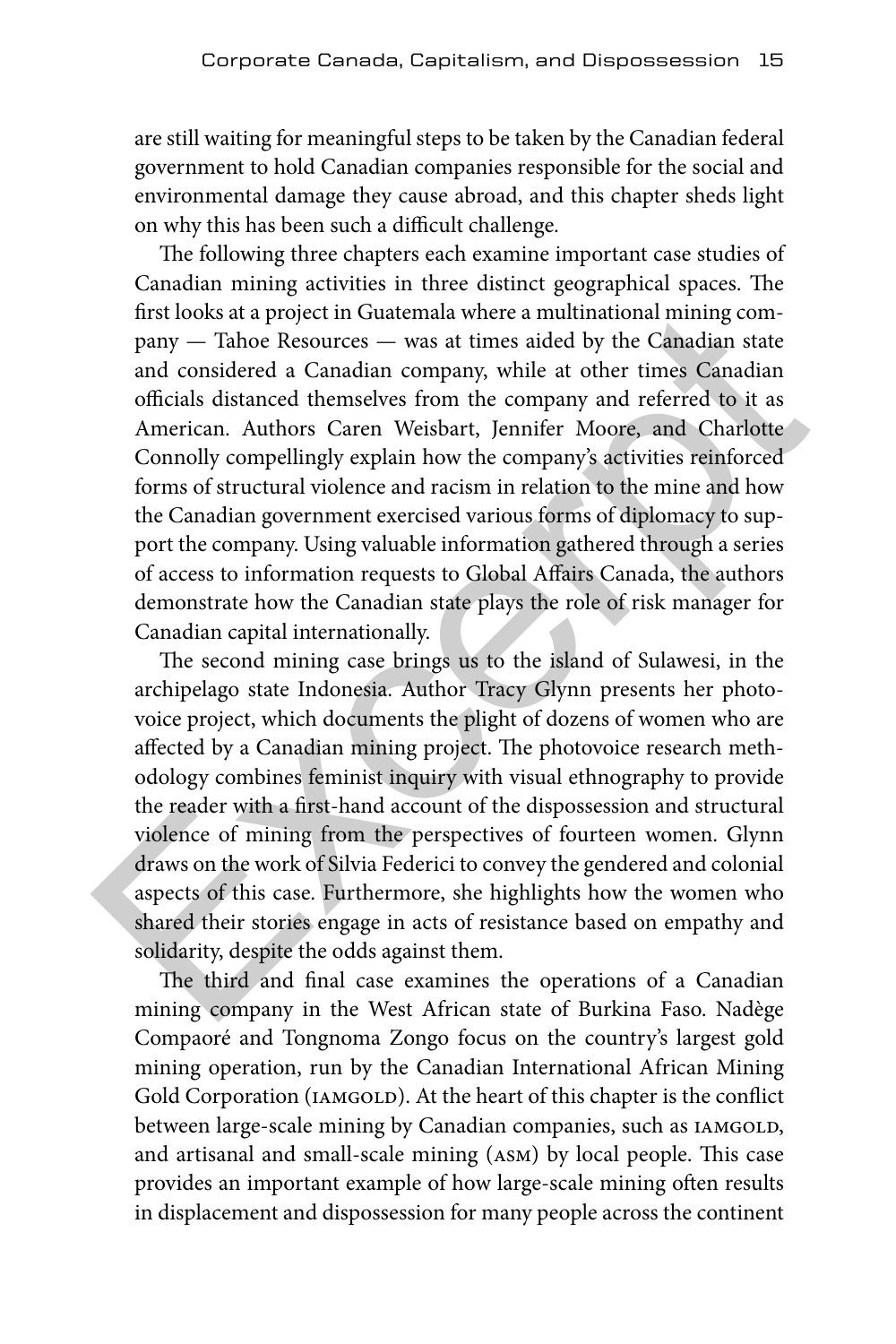of Africa. In the Burkinabè context, artisanal miners have been displaced in order to accommodate IAMGOLD's large-scale operations. Moreover, the authors argue that there is a tripartite capitalist alliance between the host Burkinabè state, the mining company, and the Canadian state that operates to delegitimize asm actors and facilitate their displacement. This form of structural displacement is further normalized due to the fact that asm actors are typically the least accounted for in corporate social responsibility (csr) measures as well as in the policies and approaches of home states such as Canada.

The next chapter shifts away from the mining sector to analyze the role of Canadian banks in Latin America and the Caribbean. Authors David P. Thomas and Tyler Shipley critically examine the regional expansion of Canadian "big banks" within the broader context of Canadian imperial interests. Facing saturated domestic markets at home, Canadian banks began aggressively expanding abroad over 120 years ago. This expansion into Latin America and the Caribbean worked in tandem with both British colonialism and American imperialism. With a specific focus on Scotiabank, this chapter highlights the accumulation of capital by Canadian banks in the region while also documenting the role of the Canadian state in facilitating this expansion. fact that ASM actors are typically the least accounted for in corporate<br>social responsibility (csst) measures as well as in the policies and ap-<br>proaches of home states such as Canada.<br>The next chapter shifts away from th

An important similarity across the cases involves the complicity of the Canadian state in supporting corporate plunder at home and abroad. Rather than holding Canadian companies accountable for the environmental and social harm they cause, the Canadian state is shown in these chapters to be actively supporting these companies and preventing any attempts to bring them to justice. This is demonstrated convincingly in the chapter on mining in Guatemala, where Canadian consular resources were deployed to defend the mining company. In the first half of the book, all the authors detail the various ways that the Canadian state attempts to offer unfettered access for corporations to Indigenous land.

There is also an important theme regarding race and racism that connects many of the cases in the volume. Waldron uses the framework of environmental racism to accurately describe the unfolding Alton Gas scenario in Nova Scotia, while Weisbart, Moore, and Connelly demonstrate the racist underpinnings of Canadian state support for mining in Guatemala. Scholars such as Michael Dawson argue that in order to fully analyze the injustices occurring against Black and other marginalized communities, we must understand "simultaneously the intersections of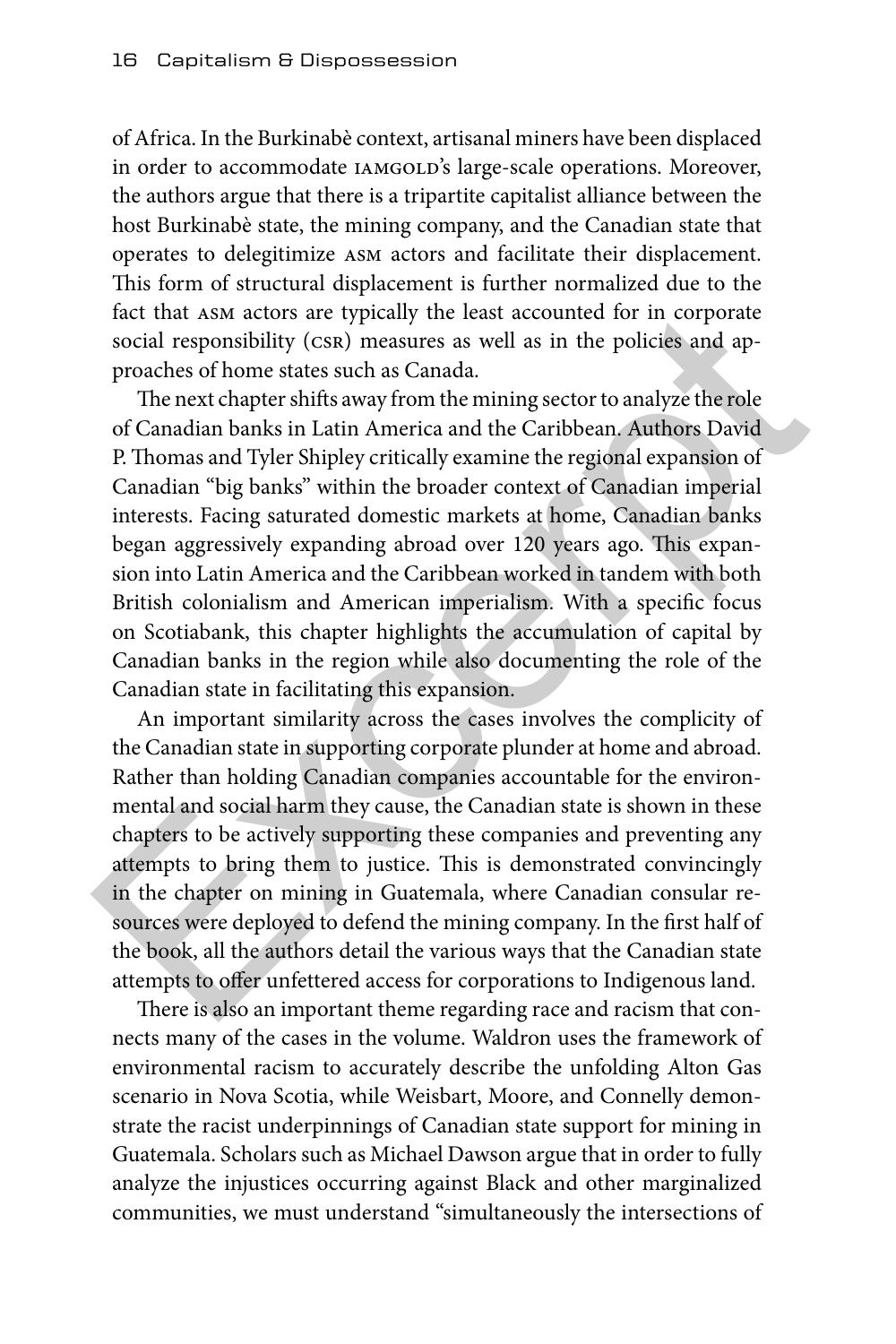the logics of capitalism and white supremacy" (2016: 157). What scholars refer to as racial capitalism (Robinson 2005) describes the reality whereby capitalism initially developed in Western states that depended on colonialism, slavery, genocide, and other forms of violent dispossession against Black, Indigenous, and People of Colour (bipoc). These building blocks of racial capitalism fundamentally shaped the form of capitalism that exists today, and thus this book seeks to remain cognizant of how this operates across domestic and foreign contexts.

#### Notes

- For example, see Gordon and Webber (2016), Abadie (2011), Butler (2015), and Campbell (2008).
- 2 For a good explanation of the deferred prosecution agreements in the context of the snc-Lavalin controversy, see Abedi (2019).

#### References

- Abadie, Delphine. 2011. "Canada and the Geopolitics of Mining Interests: A Case Study of the Democratic Republic of Congo." *Review of African Political Economy* 38, 128.
- Abedi, Maham. 2019. "snc-Lavalin Affair, Explained: A Look at Remediation Deals at the Centre of the Controversy." *Global News,* March 6. <globalnews.ca/news/5022558/ deferred-prosecution-agreements-snc-lavalin/>. capitalism that exists today, and thus this book seeks to remain cogni-<br>
2ant of how this operates across domestic and foreign contexts.<br>
1 For example, see Gordon and Webber (2016), Abadie (2011), Butler (2015), and<br>
2am
	- Bader, Laetitia. 2020. "Canadian Firm Can Be Sued for Alleged Eritrea Abuses." *Human Rights Watch*. <hrw.org/news/2020/03/05/canadian-firm-can-be-sued-alleged-eritrea-abuses>.
	- Butler, Paula. 2015. *Colonial Extractions: Race and Canadian Mining in Contemporary Africa*. Toronto: University of Toronto Press.
	- Campbell, Bonnie. 2008. "Regulation and Legitimacy in the Mining Industry in Africa: Where Does Canada Stand?" *Review of African Political Economy* 5, 117.
	- Cecco, Leyland. 2020. "Canadian Police Arrest Activists at Wet'suwet'en Anti-Pipeline Camp." *The Guardian,* February 6. <theguardian.com/world/2020/feb/06/canadian-police-arrest-activists-blocking-gas-pipeline-indigenous-land-wetsuweten>.
	- Coulthard, Glen Sean. 2014. *Red Skin, White Masks: Rejecting the Colonial Politics of Recognition*. Minneapolis: University of Minnesota Press.
	- Crosby, Andrew, and Jeffrey Monaghan. 2018. *Policing Indigenous Movements: Dissent and the Security State*. Halifax, NS: Fernwood Publishing.
	- Dawson, Michael C. 2016. "Hidden in Plain Sight: A Note on Legitimation Crises and the Racial Order." *Critical Historical Studies* (Spring).
	- Engler, Yves. 2009. *The Black Book on Canadian Foreign Policy*. Halifax, NS: Fernwood Publishing.
	- edc (Export Development Canada). n.d.a. "About Us." <edc.ca/en/about-us.html>.
	- \_\_\_. n.d.b. "Disclosure: Canada Account." <edc.ca/en/about-us/corporate/disclosure/ reporting-transactions/canada-account.html>.
	- Federici, Sylvia. 2004. *Caliban and the Witch: Women, the Body and Primitive Accumulation*. Brooklyn: Autonomedia.
	- Goldberg, David Theo. 2002. *The Racial State*. Malden: Blackwell.